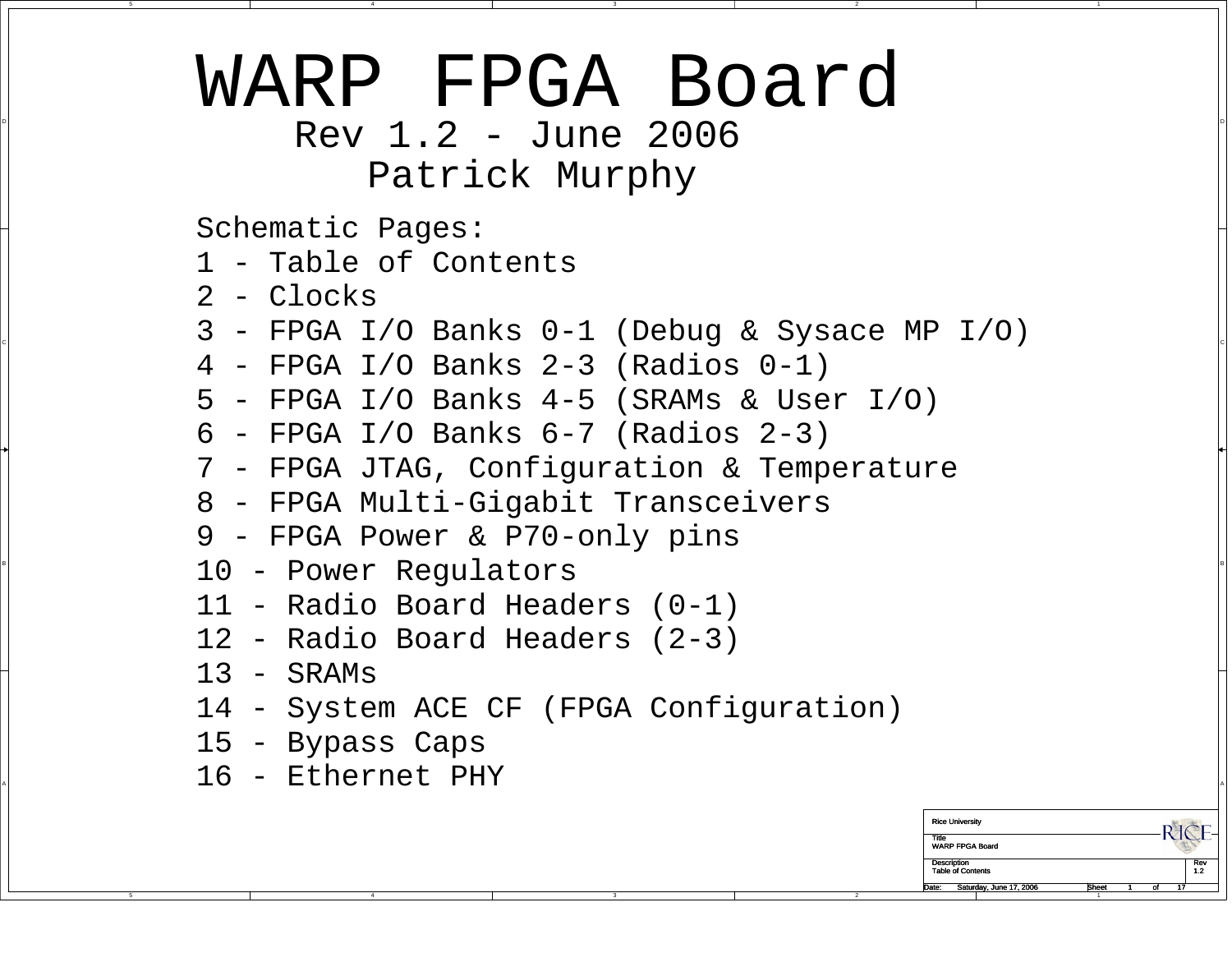







2

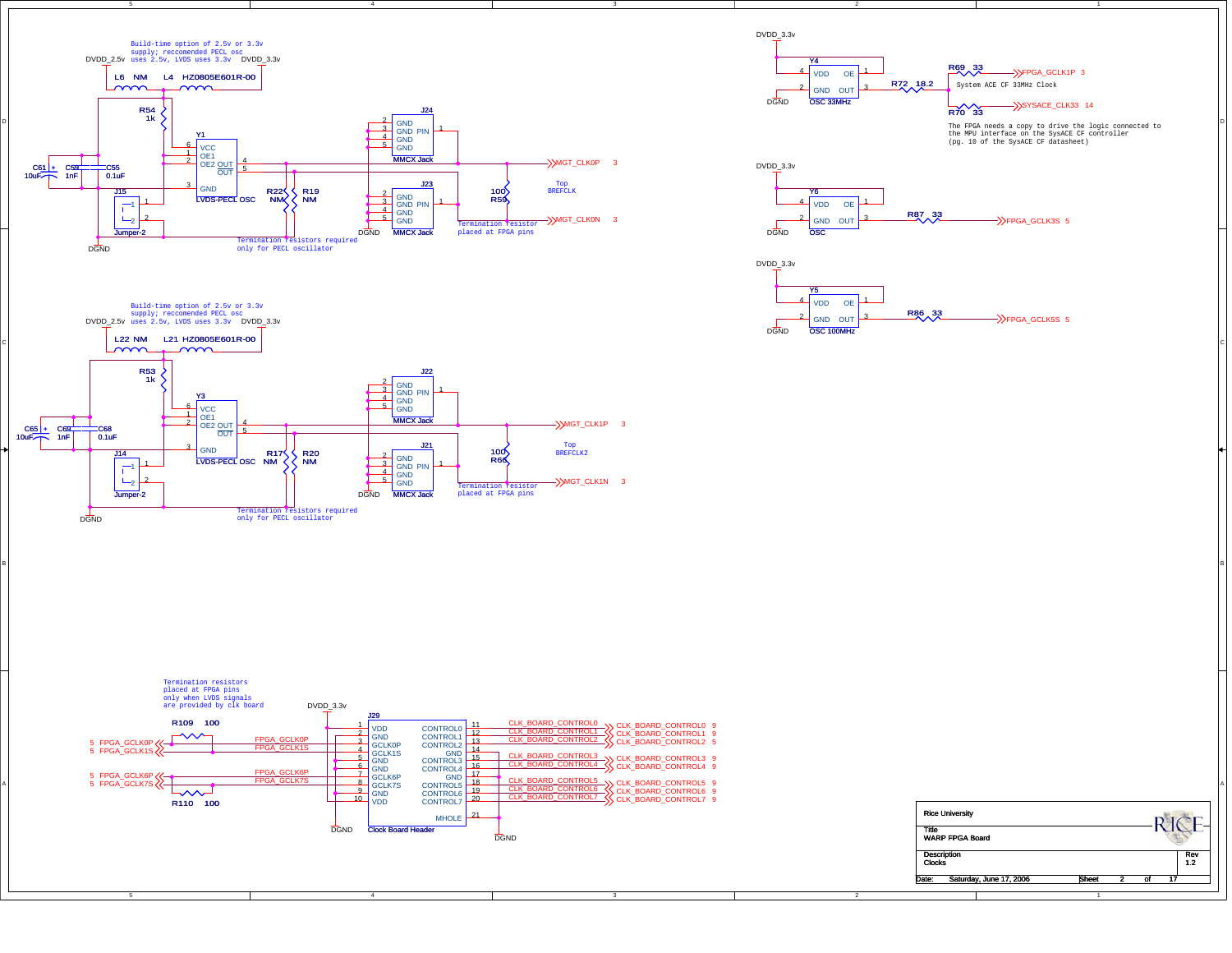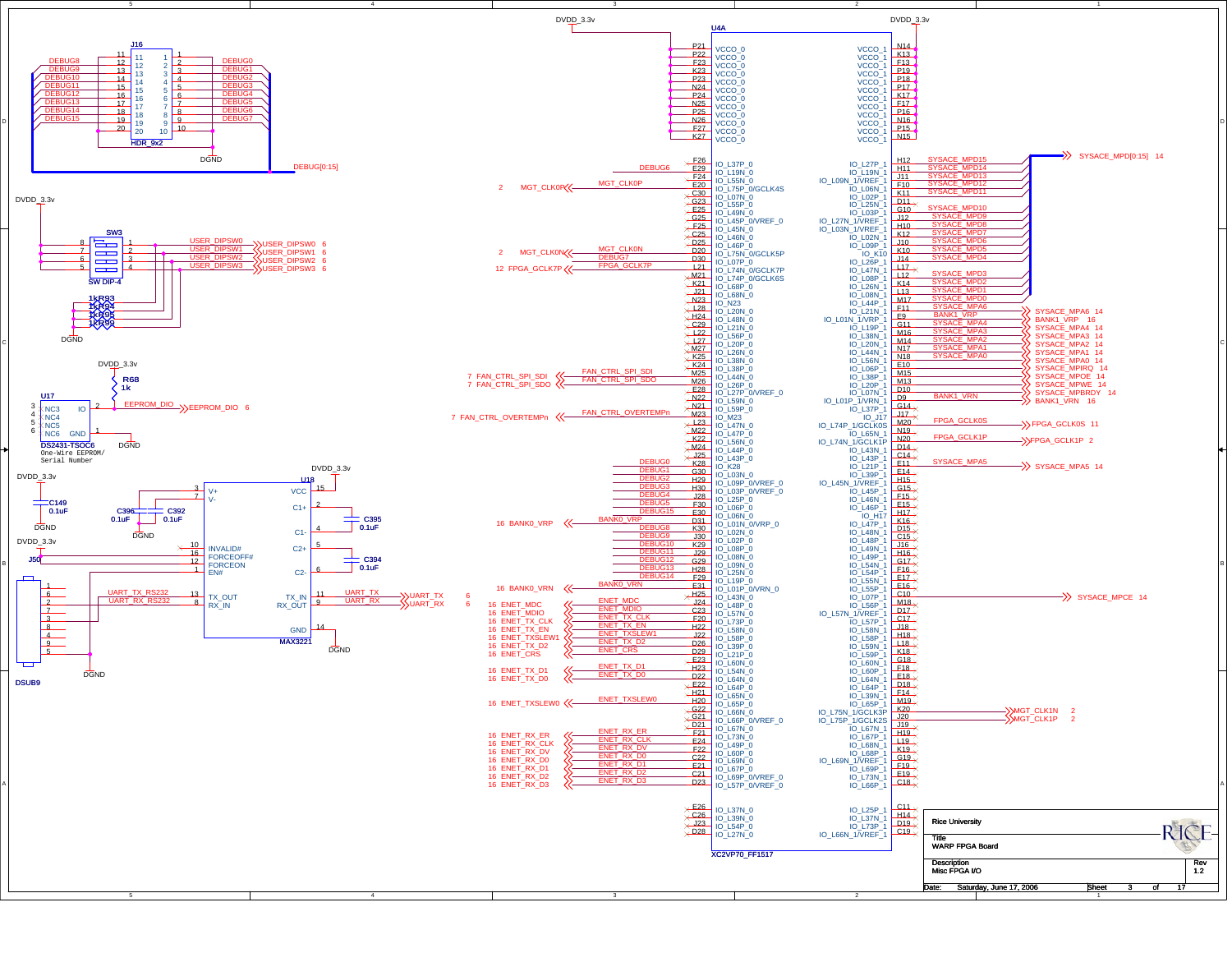| <b>IO L30N 3</b><br><b>IO L41N 2</b><br><b>IO L14N 2</b><br>RADIO1_2<br>RADIO1_101<br>RADIO <sub>0</sub> 21<br>RADIO0_9<br>$IO$ <sup>-232P</sup> <sub>3</sub> $AE12$<br>AH2<br>$\frac{12}{2}$<br>Y3<br>IO_L28N_3<br>IO L25P 2<br>IO_L90N_2<br>RADIO1<br>RADIO1<br>RADIO <sub>0</sub><br>RADIO0<br>AK8<br>U9<br>$\perp$ 3<br>AH4<br>IO L30P 3<br><b>IO LO8N 3</b><br><b>IO L24N 2</b><br><b>IO L47N 2</b><br><b>RADIO1 27</b><br>RADIO1 103<br><b>RADIO0 23</b><br><b>RADIO0 99</b><br>AE7<br>AM7<br>M10<br>V6<br>IO_L46N_3<br>IO_L12P_3<br>IO_L11P_2<br>IO_L55P_2<br>RADIO1 <sub>2</sub><br><b>RADIO0_24</b><br><b>RADIO1 104</b><br><b>RADIO0 100</b><br>AJ3<br>$\sqrt{AYZ}$<br>T <sub>10</sub><br>IO L24N 3<br>IO L07P 3<br>IO L24P 2<br><b>IO L38N 2</b><br><b>RADIO1_2</b><br><b>RADIO1_105</b><br>RADIO <sub>0_25</sub><br>RADIO <sub>0</sub> 101<br>AJ1<br>$10^{-121P-3}$ $AKZ$<br>$\perp 5$<br>V <sub>5</sub><br>IO_L55N_2<br>IO_L22N_3<br>IO_L22N_2/VREF_2<br>RADIO <sub>1</sub><br><b>RADIO1_1</b><br>RADIO0_10<br>RADIO0 <sub>2</sub><br>$IO$ $L32N$ $3$ $AE11$<br>AK3<br><b>L6</b><br>V <sub>4</sub><br>IO L15N 3/VREF 3<br>IO L22P 2<br>IO L57P 2<br><b>RADIO1 31</b><br><b>RADIO1 107</b><br><b>RADIO0 27</b><br><b>RADIO0 103</b><br>AF9<br>AF8<br>L7<br>T8<br>IO_L26P_3<br>IO_L26N_3<br>IO_L21N_2<br>IO_L44P_2<br><b>RADIO1 3:</b><br><b>RADIO0_28</b><br><b>RADIO1 108</b><br><b>RADIO0 104</b><br>AK2<br>AM4<br>V3<br>_K1_]<br>IO L18P 3<br>IO L10P 3<br><b>IO L19N 2</b><br><b>IO L57N 2</b><br>RADIO1_3<br><b>RADIO1 109</b><br>RADIO0_29<br><b>RADIO0 105</b><br>AD11<br>AD <sub>8</sub><br>$\perp$ 8<br>T7<br>IO_L46P_2<br>IO_L52P_3<br>$IO$ <sub>L41P</sub> $3$<br>IO_L21P_2<br>RADIO1 <sub>3</sub><br><b>RADIO1 11</b><br><b>RADIO0_30</b><br>RADIO0_106<br>AB11<br>AK <sub>6</sub><br>K <sub>2</sub><br>V <sub>2</sub><br><b>IO L50N 3</b><br>IO L21N 3/VREF 3<br>IO L19P 2<br>IO L58P 2<br>RADIO1 3<br><b>RADIO1 111</b><br><b>RADIO0 107</b><br>AE10<br>AC <sub>9</sub><br>C5<br>T <sub>6</sub><br>IO_L46N_2/VREF_2<br>IO_L47N_3<br>IO_L35P_3<br>IO_L03N_2<br>RADIO1_3P<br><b>RADIO1 112</b><br>RADIO0 34<br><b>RADIO0 108</b><br>AD7<br>$\Box$ AN6<br><b>P6</b><br>D6<br>IO L49P 3<br><b>IO L07N 3</b><br>IO L04N 2/VREF 2<br>IO L34N 2/VREF 2<br><b>RADIO1_3</b><br><b>RADIO1_113</b><br><b>BANK2_VRN</b><br>RADIO0_109<br>$10^{-10N-3}$ $AB$<br>AA10<br>D7<br>R7<br>16 BANK2_VRN <16 BANK2_VRP<br>$IO_L59P_3$<br>IO_L01P_2/VRN_2<br>IO_L40N_2/VREF_2<br><b>RADIO1 114</b><br><b>BANK2_VRP</b><br>RADIO1<br><b>RADIO0 110</b><br>$10 \tImes 10$<br>AE5<br>C7<br>P9<br>IO L45N 3/VREF 3<br>IO_L01N_2/VRP_2<br>IO L23P 2<br>RADIO1 3<br><b>RADIO1 115</b><br><b>RADIO0 35</b><br>RADIO0 111<br>AL1<br>$10$ $L35N$ $3$ $R59$<br>E6<br>U <sub>2</sub><br>IO_L13N_3<br>$IO$ $L04P$ $2$<br>IO_L52P_2<br><b>RADIO1 116</b><br><b>RADIO0 36</b><br><b>RADIO0 112</b><br>AC6<br>IO_L36P_3 497<br>E7<br><u>T4</u><br>IO L55P 3<br><b>IO L06N 2</b><br>IO L51P 2<br><b>RADIO1 41</b><br><b>RADIO1 117</b><br><b>RADIO0 37</b><br><b>RADIO0 113</b><br>AF <sub>1</sub><br>$10 - 19N - 3$ $AK4$<br>G9<br>R <sub>6</sub><br>IO_L37N_3<br>IO_L02N_2<br>IO_L42P_2<br><b>RADIO1_42</b><br><b>RADIO1 118</b><br>RADIO0 3<br>RADIO0_114<br>FZ<br>PZ<br>AE3<br>AL3<br>IO L15P 3<br>IO L06P 2<br>IO L34P<br><b>IO L43N 3</b><br><b>RADIO1 43</b><br>RADIO1 119<br><b>RADIO0 39</b><br>RADIO0 115<br>AB <sub>8</sub><br>AM2<br>H9<br>U1<br>IO_L85P_3<br>IO_L09N_3/VREF_3<br>IO_L02P_2<br>IO_L52N_2/VREF_2<br>RADIO1_44<br><b>RADIO1 120</b><br>RADIO0 40<br><b>RADIO0 116</b><br>AB <sub>9</sub><br>AG6<br><u>T3</u><br>H8<br>IO L53N 3<br><b>IO L36N 3</b><br><b>IO L05N 2</b><br>IO L48P 2<br>RADIO1_45<br>RADIO1_46<br><b>RADIO1 121</b><br><b>RADIO0 41</b><br><b>RADIO0 117</b><br>R5<br>AE1<br>IO_L24P_3 AJ4<br>D5<br>IO_L42N_2<br>IO_L42N_3<br>IO_L03P_2<br><b>RADIO1 122</b><br><b>RADIO0_42</b><br><b>RADIO0 118</b><br><u>P8</u><br>AB <sub>5</sub><br>$10-L13P-3$ $AR2$<br>HZ<br>IO L07P 2<br>IO L23N 2<br><b>IO L60N 3</b><br><b>RADIO1 47</b><br><b>RADIO1 123</b><br><b>RADIO0 43</b><br>RADIO0 119<br>$IO$ $L33P$ $3$ $AG2$<br>T2<br>AB <sub>6</sub><br>H6<br>IO_L60P_3<br>IO_L07N_2<br>IO_L48N_2<br><b>RADIO1 48</b><br>RADIO0 44<br>RADIO0_120<br>R4<br>AC4<br>IO L51N 3/VREF 3<br>IO L43P 2<br><b>IO L12N 2</b><br>RADIO1_49<br><b>RADIO0_45</b><br>RADIO0_121<br>AD2<br>J9<br>R3<br>IO_L48N_3<br>IO_L05P_2<br>IO_L43N_2<br>RADIO1_50<br>RADIO0_46<br>RADIO0_47<br>RADIO0_122<br>RADIO0_123<br>IO_L56N_3 AA1<br>R2<br>AA8<br>H3<br>IO L90P 3<br>IO L09P <sub>2</sub><br>IO L45P 2<br>$Y13 \times$<br>AA7<br>J7<br>R1<br>IO_L86N_3<br>IO_L90N_3<br>IO_L10P_2<br>IO_L45N_2<br><b>RADIO1 52</b><br><b>RADIO0 48</b><br>AB <sub>3</sub><br>Y12<br>$R12 \times$<br>ᄖ2니<br>IO L58N 3<br>IO L89P 3<br><b>IO L09N 2</b><br>IO L32P 2<br><b>RADIO0_49</b><br>RADIO1_53<br>$\frac{M11}{113}$<br>AC <sub>1</sub><br>$10 \t{189N-3}$<br>$10 \t{189N-3}$<br>$10 \t{144N-3}$<br>$10 \t{125N-3}$<br>J6<br>IO_L54N_3<br>IO_L10N_2/VREF_2<br>IO_L20N_2<br>RADIO1 54<br>RADIO0 50<br>RADIO0 51<br>AB4<br><u>J5</u><br>IO L35P<br>IO L58P 3<br>IO L12P 2<br>AA3<br>$IO$ $L86P$ $3$ $A413$<br>K9<br>$\overline{N11}$<br>IO L87N 3/VREF 3<br>IO_L08P_2<br>IO_L20P_2<br><b>RADIO1 56</b><br><b>RADIO0 52</b><br>AC2<br><u>J3</u><br>$_{\rm{P11}}$<br>IO_L54P_3<br>IO_L18P_2<br>IO_L26N_2<br><b>XC2VP70_FF1517</b><br><b>XC2VP70 FF1517</b><br><b>Rice University</b><br><b>RICE</b><br>Title<br><b>WARP FPGA Board</b><br><b>Description</b><br>Rev | DVDD_3.3v<br>9,11 RADIO1_[0:123] $\sqrt{\sqrt{ }}$<br>RADIO1 <sub>0</sub><br><b>RADIO1_1</b><br>RADIO1_2<br>RADIO1_4<br>RADIO1_5<br>RADIO1_6<br>RADIO1_7<br>RADIO1_8<br><b>RADIO1_9</b><br>RADIO1_10<br>RADIO1_11<br><b>RADIO1_12</b><br>RADIO1_13<br>RADIO1_14<br>RADIO1_15<br><b>RADIO1_16</b><br>RADIO1_17<br>RADIO1_18<br>RADIO1_19<br><b>RADIO1_20</b><br>RADIO1 <sub>2</sub><br>RADIO1<br>RADIO1_23 | U4I<br>AR <sub>1</sub><br>10_L87P_3 444<br>VCCO <sub>3</sub><br>$10$ L57P $-3$ $AB2$<br>AC3<br>VCCO_3<br>AG4<br>A46<br><b>IO L88P 3</b><br>VCCO_3<br>IO_L88N_3 AAS<br>AL4<br>VCCO_3<br>AR4<br>AB1<br>VCCO <sub>3</sub><br>IO_L57N_3/VREF_3<br>AC7<br>AK5<br>VCCO_3<br>IO_L19P_3<br>AG8<br>A <sub>H6</sub><br><b>IO L31N 3</b><br>VCCO_3<br>AL <sub>8</sub><br>IO_L17P_3 AH8<br>VCCO_3<br>AP8<br>$IO\_LO9P_3$ $AM3$<br>VCCO <sub>3</sub><br>AC11<br>$IO - 25P - 3$ $A16$<br>VCCO_3<br>AG12<br>$IO_L27N_3VREF_3$<br>VCCO_3<br>AF13<br>$\overline{10}$ $\overline{123N}$ $\overline{3}$ $\overline{4F10}$<br>VCCO_3<br>Y14<br>ALZ<br>VCCO <sub>3</sub><br>IO L <sub>16</sub> P $3 \cdot$<br>AA14<br>VCCO_3<br>AB14<br>AC12<br><b>IO L38N 3</b><br>VCCO_3<br><b>AC14</b><br>IO_L17N_3 AG9<br>VCCO_3<br>AD14<br>10_L16N_3<br>10_L16N_3<br>10_L11P_3<br>10_L38P_3<br>2<br>VCCO_3<br>AE14<br>VCCO_3<br>$IO\_LAOP_3$ $AET$<br>AA12<br>IO L56P 3<br>AE2<br><b>AF11</b><br>IO L42P 3<br><b>IO L20N 3</b><br>AA9<br>AH10<br>IO_L59N_3<br>IO_L11N_3<br>AD3<br>AF12<br>IO_L48P_3<br>IO L20P 3<br>AC <sub>5</sub><br>IO_L29N_3 AD13<br>IO_L55N_3<br>AD4<br>IO_LO6N_3 AR6<br>IO L51P 3<br>AF2<br>$10 \overline{\smash{)} 108P}3$ AK9<br>IO_L37P_3<br>ABZ 10_L85N_3<br>$IO$ <sup>-29P</sup> <sub>3</sub> $AE13$<br>$IO\_LO3P_3$ $AN9$<br>AE4<br>IO L43P 3<br>$IO$ $LO4N-3$ $APZ$<br>AD <sub>6</sub><br>$IO$ $L49N$ <sup>3</sup><br>AC <sub>8</sub><br>AT6<br>IO L52N 3<br>IO L06P 3<br>AE3<br>ARZ<br>IO L34N 3<br>$IO$ $L04P$ 3<br>AG1<br>$IO\_LO5P_3$ $AM8$<br>IO L33N 3/VREF 3<br><b>AB10</b><br>$IO_L01N_3/VRP_3$ $ATZ_1$<br>IO_L53P_3<br>AF <sub>4</sub><br>$IO$ $LO2N$ $3$ $ARB$<br>IO L39N 3/VREF 3<br>AE6<br>AUT<br>IO_L45P_3<br>IO_L01P_3/VRN_3<br>AG <sub>3</sub><br>$10$ L02P $3$ $\overline{)$ AT8<br>IO L34P 3<br>AF <sub>5</sub><br>$IO-L14P_3$ $AH11$<br>IO_L39P_3<br>AM <sub>6</sub><br>AC10<br>IO L47P 3<br><b>IO L12N 3</b><br>AL9<br>AJ2<br>IO_L22P_3<br>IO_L05N_3<br>AF <sub>6</sub><br>AM9<br><b>IO L40N 3</b><br>IO L03N 3/VREF 3<br>AH3<br>TO_L25N_3 ALE<br>IO_L28P_3<br>$10 \tImes 3$ $14N = 3$<br>AE <sub>8</sub><br>IO L46P 3<br>AK1<br><b>AG10</b> | $\rightarrow$ RADIO1_[0:123] 9,11<br><b>RADIO1 57</b><br><b>RADIO1 58</b><br><b>RADIO1 59</b><br><b>RADIO1_60</b><br>RADIO1_61<br>RADIO1_62<br><b>RADIO1 63</b><br><b>RADIO1_64</b><br>RADIO1_65<br><b>RADIO1_66</b><br><b>RADIO1 67</b><br><b>RADIO1_68</b><br><b>RADIO1_69</b><br><b>RADIO1_70</b><br><b>RADIO1 71</b><br><b>RADIO1_72</b><br><b>RADIO1_73</b><br><b>RADIO1_74</b><br><b>RADIO1 75</b><br><b>RADIO1 76</b><br><b>RADIO1_77</b><br>RADIO1_78<br><b>RADIO1 79</b><br>9,11 RADIO0_[0:123] $\sqrt{\sqrt{2}}$<br><b>RADIO1 80</b><br><b>RADIO1 81</b><br>RADIO1_8<br><b>RADIO1 83</b><br><b>RADIO1 84</b><br>RADIO1 85<br><b>RADIO1 8</b><br><b>RADIO1_8</b><br>BANK3 VRF<br>RADIO1_90<br>$\gg$ BANK3 VRP 16<br>$\sum$ RADIO1_90 11<br><b>BANK3 VRN</b><br>$\frac{1}{2}$ BANK3_VRN 16<br><b>RADIO1 92</b><br><b>RADIO1_93</b><br><b>RADIO1_94</b><br>RADIO1 <sub>9</sub><br>RADIO1 <sub>9</sub><br>RADIO1_9<br>RADIO1<br>RADIO1 99 | DVDD_3.3v<br>U4B<br>E1<br>VCCO <sub>2</sub><br>E4<br>VCCO_2<br>F8<br>VCCO <sub>2</sub><br>.14<br>VCCO_2<br>J8<br>VCCO_2<br>N4<br>VCCO_2<br>N8<br>VCCO <sub>2</sub><br>N12<br>VCCO_2<br>P13<br>VCCO_2<br>R14<br>VCCO_2<br>T14<br>VCCO <sub>2</sub><br>U3<br>VCCO_2<br>U7<br>VCCO_2<br>U11<br>VCCO_2<br>U14<br>VCCO <sub>2</sub><br>V14<br>VCCO_2<br>$W14$ $VCCO2$<br>Y5<br>VCCO_2<br>RADIO0 0<br>$P1$ $10$ $L39N$ $2$<br>RADIO0_1<br>RADIO0_2<br>P2<br>IO L39P 2<br>P3<br>IO_L37N_2<br>RADIO <sub>0</sub> 3<br>P4<br><b>IO L36N 2</b><br>RADIO0_4<br>P5<br>IO L36P 2<br>RADIO0 5<br>RADIO0_6<br>P10<br><b>IO L17N 2</b><br>N1<br><b>IO L33N 2</b><br>RADIO0<br>N2<br>IO L33P 2<br>RADIO0_8<br>_N3_ <br><b>IO L37P 2</b><br>RADIO0 9<br>RADIO0_10<br>N5<br>IO_L31P_2<br>N6<br><b>IO L30N 2</b><br><b>RADIO0 11</b><br>NZ<br>IO_L30P_2<br>RADIO0_12<br>M2<br>IO L28N 2/VREF 2<br>RADIO0 13<br>RADIO0 14<br>N9<br>IO_L14P_2<br>M3<br>IO L28P 2<br>RADIO0 15<br>N10<br>IO_L17P_2<br><b>RADIO0_16</b><br>M4<br><b>IO L31N 2</b><br><b>RADIO0_17</b><br>M6<br>IO_L27N_2<br><b>RADIO0_1</b><br>MZ<br><b>IO L27P 2</b><br><b>RADIO0 19</b><br>$\perp$ | $113\times$<br>IO_L50N_2<br>R13<br><b>IO L35N 2</b><br>$P12\sqrt{ }$<br>IO_L26P_2<br>RADIO0 53<br>K <sub>8</sub><br><b>IO_L08N_2</b><br><b>RADIO0 54</b><br>J2<br>IO_L13P_2<br><b>RADIO0 55</b><br>K7<br>IO L15P 2<br>RADIO0_56<br>.11<br>IO_L13N_2<br>RADIO <sub>0</sub> <sub>5</sub><br>K6<br>$IO$ $L15N$ <sup>2</sup><br>K <sub>5</sub><br>IO_L16P_<br><b>RADIO0 59</b><br>K4<br>IO_L16N_2/VREF_2<br>RADIO0 60<br>1.9<br>IO_L11N_2<br>RADIO0 <sub>6</sub><br>K3<br>IO_L18N_2<br>RADIO0 62<br>V1<br>IO_L58N_2/VREF_2<br><b>RADIO0 63</b><br>R8<br>IO_L40P_2<br><b>RADIO0_64</b><br> 14<br>IO_L51N_2<br>RADIO0 <sub>6</sub><br>R9<br>IO L29N 2<br>U <sub>5</sub><br>IO_L49N_2<br><b>RADIO0 67</b><br>R <sub>10</sub><br>IO L29P 2<br><b>RADIO0 68</b><br>U <sub>6</sub><br>IO_L49P_2<br><b>RADIO0_69</b><br><b>T11</b><br>IO L38P 2<br>RADIO0 70<br>W3_<br>IO_L87N_2<br><b>RADIO0 71</b><br>$U8$<br><b>IO L44N 2</b><br><b>RADIO0_72</b><br>W <sub>4</sub><br>IO_L87P_2<br><b>RADIO0 73</b><br>V7<br>IO L54N 2<br><b>RADIO0 74</b><br>W <sub>5</sub><br>IO_L85N_2<br>RADIO0 75<br>Y4<br>IO L90P 2<br><b>RADIO0 76</b><br>V <sub>8</sub><br>IO_L54P_2<br><b>RADIO0 77</b><br>U10<br>IO L47P 2<br><b>RADIO0 78</b><br>V9<br>IO_L53N_2<br><b>RADIO0 79</b><br>W8<br>IO_L60P_2<br>RADIO0 80<br>V10<br>IO L53P 2<br><b>RADIO0_81</b><br>U12<br>IO_L41P_2<br>Y7<br>IO L88N 2/VREF<br>RADIO <sub>0</sub> 83<br>W9<br><b>IO_L89N_2</b><br><b>RADIO0 84</b><br>V11<br>IO L56N 2<br>RADIO0 <sub>8</sub><br><b>Y8</b><br>IO_L88P_2<br><b>RADIO0</b><br>W10<br>IO L59N 2<br>RADIO <sub>0</sub> 8<br>V12<br>IO_L56P_2<br>RADIO0 8<br>Y9<br>IO L89P 2<br>RADIO0<br>W11<br>IO_L59P_2<br><b>RADIO</b><br>V13<br>IO L50P 2<br>RADIO0 <sub>9</sub><br>W <sub>12</sub><br>IO_L86N_2<br>RADIO0 92<br>W <sub>13</sub><br>IO L86P 2<br>RADIO0<br>W7<br>IO_L60N_2<br>RADIO <sub>0</sub><br>R11<br>IO L32N 2<br><b>RADIO0</b><br>W6 | $\rightarrow$ RADIO0_[0:123] 9,11 |
|-------------------------------------------------------------------------------------------------------------------------------------------------------------------------------------------------------------------------------------------------------------------------------------------------------------------------------------------------------------------------------------------------------------------------------------------------------------------------------------------------------------------------------------------------------------------------------------------------------------------------------------------------------------------------------------------------------------------------------------------------------------------------------------------------------------------------------------------------------------------------------------------------------------------------------------------------------------------------------------------------------------------------------------------------------------------------------------------------------------------------------------------------------------------------------------------------------------------------------------------------------------------------------------------------------------------------------------------------------------------------------------------------------------------------------------------------------------------------------------------------------------------------------------------------------------------------------------------------------------------------------------------------------------------------------------------------------------------------------------------------------------------------------------------------------------------------------------------------------------------------------------------------------------------------------------------------------------------------------------------------------------------------------------------------------------------------------------------------------------------------------------------------------------------------------------------------------------------------------------------------------------------------------------------------------------------------------------------------------------------------------------------------------------------------------------------------------------------------------------------------------------------------------------------------------------------------------------------------------------------------------------------------------------------------------------------------------------------------------------------------------------------------------------------------------------------------------------------------------------------------------------------------------------------------------------------------------------------------------------------------------------------------------------------------------------------------------------------------------------------------------------------------------------------------------------------------------------------------------------------------------------------------------------------------------------------------------------------------------------------------------------------------------------------------------------------------------------------------------------------------------------------------------------------------------------------------------------------------------------------------------------------------------------------------------------------------------------------------------------------------------------------------------------------------------------------------------------------------------------------------------------------------------------------------------------------------------------------------------------------------------------------------------------------------------------------------------------------------------------------------------------------------------------------------------------------------------------------------------------------------------------------------------------------------------------------------------------------------------------------------------------------------------------------------------------------------------------------------------------------------------------------------------------------------------------------------------------------------------------------------------------------------------------------------------------------------------------------------------------------------------------------------------------------------------------------------------------------------------------------------------------------------------------------------------------------------------------------------------------------------------------------------------------------------------------------------------------------------------------------------------------------------------------------------------------------------------------------------------------------------------------------------------------------------------------------------------------------------------------------------------------------------------------------------------------------------------------------------------------------------------------------------------------------------------|-----------------------------------------------------------------------------------------------------------------------------------------------------------------------------------------------------------------------------------------------------------------------------------------------------------------------------------------------------------------------------------------------------------|--------------------------------------------------------------------------------------------------------------------------------------------------------------------------------------------------------------------------------------------------------------------------------------------------------------------------------------------------------------------------------------------------------------------------------------------------------------------------------------------------------------------------------------------------------------------------------------------------------------------------------------------------------------------------------------------------------------------------------------------------------------------------------------------------------------------------------------------------------------------------------------------------------------------------------------------------------------------------------------------------------------------------------------------------------------------------------------------------------------------------------------------------------------------------------------------------------------------------------------------------------------------------------------------------------------------------------------------------------------------------------------------------------------------------------------------------------------------------------------------------------------------------------------------------------------------------------------------------------------------------------------------------------------------------------------------------------------------------------------------------------------------------------------------------------------------------------------------------------------------------------------------------------------------------------------------------------------------------------------------------------------------------------------------------------------------------------------------------------------------------------------------------------------|-------------------------------------------------------------------------------------------------------------------------------------------------------------------------------------------------------------------------------------------------------------------------------------------------------------------------------------------------------------------------------------------------------------------------------------------------------------------------------------------------------------------------------------------------------------------------------------------------------------------------------------------------------------------------------------------------------------------------------------------------------------------------------------------------------------------------------------------------------------------------------------------------------------------------------------------------|----------------------------------------------------------------------------------------------------------------------------------------------------------------------------------------------------------------------------------------------------------------------------------------------------------------------------------------------------------------------------------------------------------------------------------------------------------------------------------------------------------------------------------------------------------------------------------------------------------------------------------------------------------------------------------------------------------------------------------------------------------------------------------------------------------------------------------------------------------------------------------------------------------------------------------------------------------------------------------------------------------------------------------------------------------------------------------------------------------------------------------------------|--------------------------------------------------------------------------------------------------------------------------------------------------------------------------------------------------------------------------------------------------------------------------------------------------------------------------------------------------------------------------------------------------------------------------------------------------------------------------------------------------------------------------------------------------------------------------------------------------------------------------------------------------------------------------------------------------------------------------------------------------------------------------------------------------------------------------------------------------------------------------------------------------------------------------------------------------------------------------------------------------------------------------------------------------------------------------------------------------------------------------------------------------------------------------------------------------------------------------------------------------------------------------------------------------------------------------------------------------------------------------------------------------------------------------------------------------------------------------------------------------------------------------------------------------------------------------------------------------------------------------------------------------------------------------------------------------------------------------------------------------------------------------------------------------------------------------------------------------------------------------------------------------------------|-----------------------------------|
|                                                                                                                                                                                                                                                                                                                                                                                                                                                                                                                                                                                                                                                                                                                                                                                                                                                                                                                                                                                                                                                                                                                                                                                                                                                                                                                                                                                                                                                                                                                                                                                                                                                                                                                                                                                                                                                                                                                                                                                                                                                                                                                                                                                                                                                                                                                                                                                                                                                                                                                                                                                                                                                                                                                                                                                                                                                                                                                                                                                                                                                                                                                                                                                                                                                                                                                                                                                                                                                                                                                                                                                                                                                                                                                                                                                                                                                                                                                                                                                                                                                                                                                                                                                                                                                                                                                                                                                                                                                                                                                                                                                                                                                                                                                                                                                                                                                                                                                                                                                                                                                                                                                                                                                                                                                                                                                                                                                                                                                                                                                                                       | RADIO1_24                                                                                                                                                                                                                                                                                                                                                                                                 | IO_L23P_3<br>IO_L18N_3<br>AG5<br>$10 - L31P - 3$ $4H2$                                                                                                                                                                                                                                                                                                                                                                                                                                                                                                                                                                                                                                                                                                                                                                                                                                                                                                                                                                                                                                                                                                                                                                                                                                                                                                                                                                                                                                                                                                                                                                                                                                                                                                                                                                                                                                                                                                                                                                                                                                                                                                       | <b>RADIO1 100</b>                                                                                                                                                                                                                                                                                                                                                                                                                                                                                                                                                                                                                                                                                                                                                                                                                                                                                                                               | IO_L25N_2<br>RADIO0 <sub>20</sub><br>M8                                                                                                                                                                                                                                                                                                                                                                                                                                                                                                                                                                                                                                                                                                                                                                                                                                                                                                                                                                                                                                                                                                      | IO_L85P_2<br>RADIO0_96<br>T <sub>12</sub>                                                                                                                                                                                                                                                                                                                                                                                                                                                                                                                                                                                                                                                                                                                                                                                                                                                                                                                                                                                                                                                                                                                                                                                                                                                                                                                                                                                                                                                                                                                                                                                                                                                                                                                                                                                                                                                                    |                                   |

2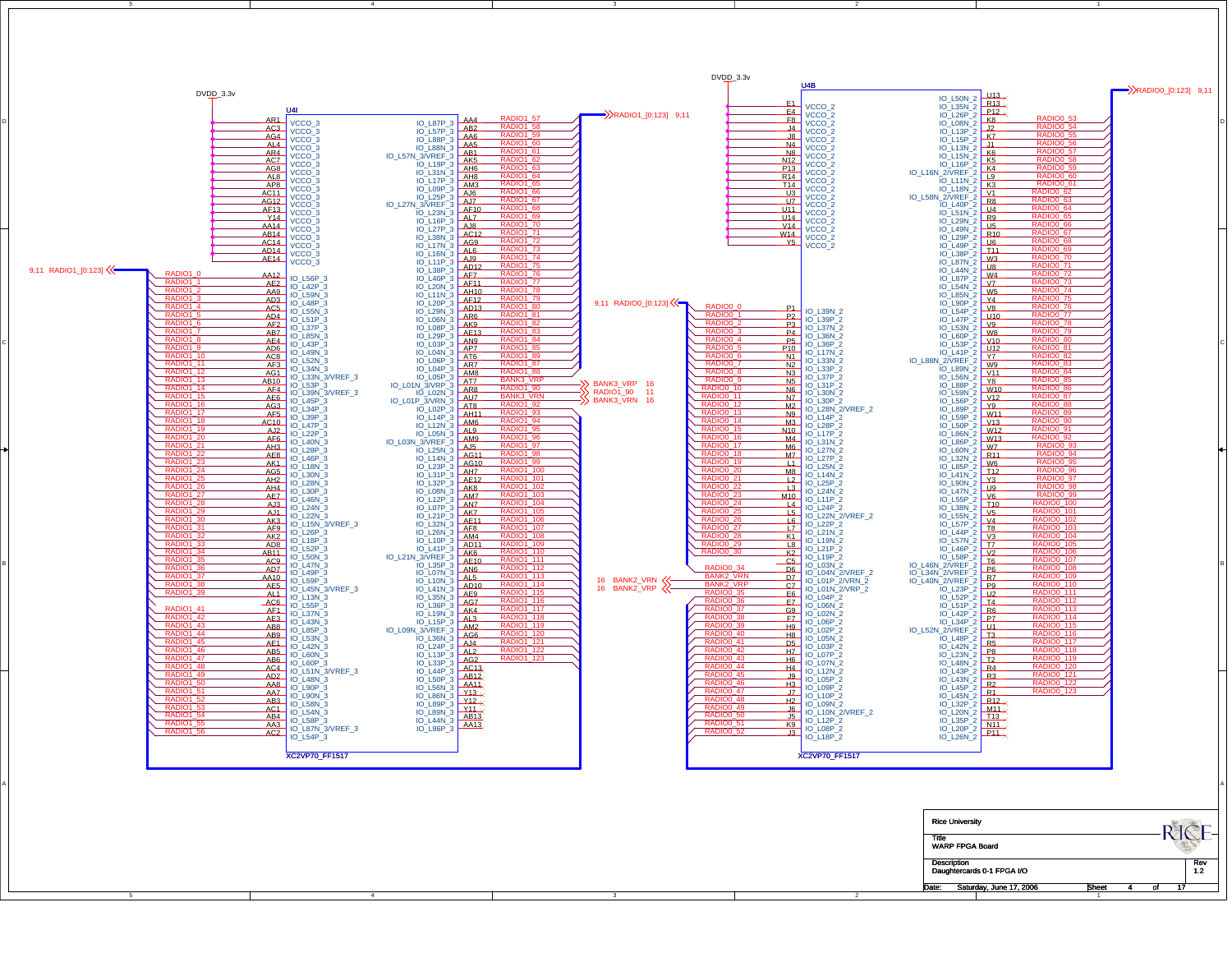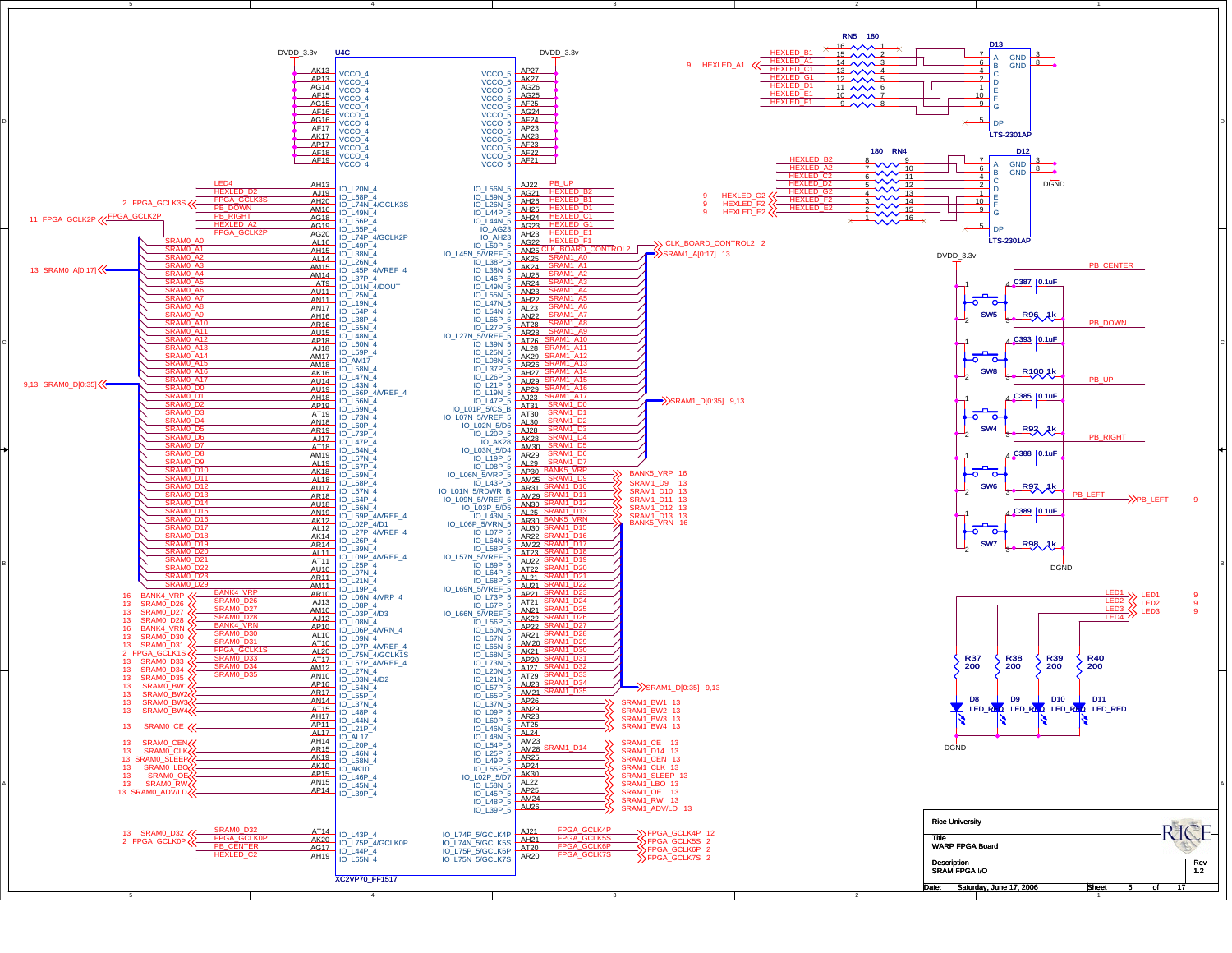| DVDD_3.3v<br>U4D<br>Y26<br>VCCO <sub>6</sub><br>AA26<br>VCCO_6<br>AB26<br>VCCO <sub>6</sub><br>AC26<br>VCCO_6<br>AD26<br>VCCO_6<br>AE26<br>VCCO_6<br><b>AF27</b><br>VCCO_6<br>AG28<br>VCCO_6<br>AC29<br>VCCO_6<br>AG32<br>VCCO_6<br>AL32<br>VCCO_6<br>AP32<br>VCCO_6<br>AC33<br>VCCO_6<br>AG36<br>VCCO_6<br>AL36<br>VCCO_6<br>AR36<br>VCCO_6<br>AC37<br>VCCO_6<br>AR39<br>VCCO_6<br>9,12 RADIO2_[0:123] <<<br>RADIO <sub>2_0</sub><br>AL38<br>IO_L13P_6<br>RADIO <sub>2</sub> 1<br>AK37 IO_L15N_6/VREF_6<br>RADIO2:<br>AJ36 10_124P_6<br>RADIO <sub>2</sub><br>AM38<br>IO_L09N_6/VREF_6<br>RADIO <sub>2</sub> 4<br>AL37<br>IO_L15P_6<br>RADIO <sub>2</sub><br>AK36<br>IO_L19N_6<br>RADIO <sub>2</sub> 6<br>AJ35 10_L25N_6<br>RADIO <sub>2</sub><br>AH34<br>IO_L31N_6<br>RADIO <sub>2</sub><br>AM37<br>IO L09P 6<br>RADIO <sub>2</sub> <sub>9</sub><br>AC28<br>$IO$ $L38N$ $6$<br><b>RADIO2_10</b><br>$4434$ IO_L25P_6<br><b>RADIO2_11</b><br>AE31<br>$IO$ $L26P$ $6$<br><b>RADIO2_1:</b><br>AL35<br><b>IO L10N 6</b><br><b>RADIO2 13</b><br>AC27<br>IO_L44P_6<br><b>RADIO2 14</b><br>AJ33 10_L27N_6/VREF_6<br>RADIO2 15<br>RADIO2 16<br><b>AH32</b><br>IO_L17P_6<br>AL34<br>IO L16N 6<br>RADIO <sub>2</sub> 17<br>AE29<br>IO_L32N_6<br>RADIO2_18<br>AD28 10_L38P_6<br><b>RADIO2_19</b><br>AD29<br>IO_L41P_6<br>RADIO <sub>2</sub> 2<br>AL33<br>IO L16P 6<br><b>RADIO2 21</b><br>AF29<br>IO_L20N_6<br>RADIO <sub>2</sub><br>AE28<br>$IO$ $L32P$ 6<br><b>RADIO2_23</b><br>AN34<br>IO_L07N_6<br>RADIO <sub>2</sub><br>AM33<br>IO L12P 6<br>AF28<br>IO_L20P_6<br><b>RADIO2 26</b><br>$AE27$ 10_L29P_6<br>RADIO <sub>2</sub> <sub>2</sub><br>AM32<br>IO_L05P_6<br>RADIO <sub>2</sub><br>AR34<br><b>IO L06N 6</b><br>AP33<br>IO_L04N_6<br>RADIO <sub>2</sub><br>AM31<br>IO_L03N_6/VREF_6<br><b>RADIO2 31</b><br>AT32<br>IO_L02P_6<br><b>BANK6_VRN</b><br>AU33<br>16 BANK6_VRN <<<br>IO_L01P_6/VRN_6<br>RADIO <sub>2</sub><br>12 RADIO2_33<br>AR32<br>IO_L02N_6<br><b>BANK6_VRF</b><br>AT33<br>16 BANK6_VRP<br>IO_L01N_6/VRP_6<br>RADIO <sub>2</sub><br>AN31<br>IO_L03P_6<br>AR33<br>IO L04P 6<br>AT34<br>IO_L06P_6<br>RADIO <sub>2</sub><br>A131<br><b>IO L05N 6</b><br>RADIO <sub>2</sub><br>AH29<br>IO_L14P_6<br>RADIO <sub>2</sub><br>AN33<br><b>IO L07P 6</b><br><b>RADIO2 41</b><br>AK31<br>IO_L08P_6<br>RADIO <sub>2</sub> 42<br>AG29<br>IO L14N 6<br>AH30<br>IO_L11N_6 | <b>RADIO2 58</b><br>AK35<br>IO L19P 6<br><b>RADIO2_59</b><br>AE31<br>IO_L35N_6<br>RADIO2_60<br>RADIO2_61<br>AF32<br>IO_L26N_6<br>AG33<br>IO_L36P_6<br>RADIO2_62<br>RADIO2_63<br>AA37<br>IO_L87N_6/VREF_6<br>AB39<br>IO_L57N_6/VREF_6<br>RADIO2_64<br>RADIO2_65<br>RADIO2_66<br>AB38<br>IO L57P 6<br>AA36<br>IO_L87P_6<br>AC39<br>IO_L54N_6<br><b>RADIO2_67</b><br>AA35<br>IO_L88N_6<br>RADIO2_68<br>RADIO2_69<br>RADIO2_70<br><b>AB37</b><br>IO_L58N_6<br>AA34<br>IO_L88P_6<br>AC38<br>IO_L54P_6<br><b>RADIO2_71</b><br>AB36<br>IO_L58P_6<br>RADIO2_72<br>AB35<br>IO_L60N_6<br><b>RADIO2_73</b><br>AA32<br>IO_L90P_6<br><b>RADIO2 74</b><br>AD38<br>IO_L48N_6<br><b>RADIO2_75</b><br>AA33<br>IO_L90N_6<br>RADIO2_76<br>RADIO2_77<br>AE39<br>IO_L42N_6<br>AC35<br>IO_L55N_6<br><b>RADIO2 78</b><br>AB33<br>IO_L85N_6<br><b>RADIO2_79</b><br>AC34<br>IO_L55P_6<br><b>RADIO2_80</b><br>AA31<br>IO_L59N_6<br><b>RADIO2_81</b><br>AB32<br>IO_L85P_6<br><b>RADIO2 82</b><br>AB31<br>IO_L53N_6<br><b>RADIO2_83</b><br>AD34<br>IO_L49N_6<br>RADIO2_84<br>RADIO2_85<br>RADIO2_86<br>AC32<br>IO_L52N_6<br>AA30<br>IO L59P 6<br>AG38<br>$IO$ $L33P$ $6$<br><b>RADIO2_87</b><br>AD33<br>IO L49P 6<br>RADIO2 88<br>RADIO2 89<br>RADIO2 90<br>AC31<br>$IO_L47N_6$<br>AB29<br><b>IO L50N 6</b><br>AF35<br>IO_L39P_6<br>RADIO2_91<br>AC30<br><b>IO L47P 6</b><br>RADIO2 92<br>RADIO2 93<br>RADIO2 94<br>RADIO2 95<br>AJ39<br>IO_L22N_6<br>AL39<br>IO L13N 6<br>AK38<br>IO_L18P_6<br>AG34<br>IO_L36N_6<br>RADIO2_96<br>RADIO2_97<br>RADIO2_98<br>RADIO2_99<br>AJ37<br>$IO$ $L24N$ $6$<br>AF33<br>IO L40P 6<br>AH36<br>IO_L30P_6<br>AK39.<br><b>IO L18N 6</b><br>RADIO2_100<br>RADIO2_101<br>RADIO2_102<br>AJ38<br>IO_L22P_6<br>AG35<br><b>IO L30N 6</b><br>AE32<br>IO_L46P_6<br>RADIO2_103<br>AH37<br>IO_L28P_6<br>RADIO2_104<br>RADIO2_105<br>RADIO2_106<br>AF34<br>IO_L40N_6<br>AD32<br>IO L52P 6<br>AH38<br>IO_L28N_6<br>RADIO2_107<br>AE33.<br><b>IO L46N 6</b><br>RADIO2_108<br>RADIO2_109<br>RADIO2_110<br>AG37<br>$IO_L34P_6$<br>AE34<br>IO L45P 6<br>AF36<br>IO_L39N_6/VREF_6<br>RADIO2_111<br>AB30<br>IO L53P 6<br>RADIO2_112<br>RADIO2_113<br>RADIO2_114<br>RADIO2_115<br>AE35<br>IO_L45N_6/VREF_6<br>AF37<br>IO L34N 6<br>AG39<br>IO_L33N_6/VREF_6<br>AE36<br>IO L43P 6<br>RADIO2_116<br>RADIO2_116<br>RADIO2_118<br>RADIO2_119<br>AF38<br>IO_L37P_6<br><b>AE37</b><br>IO L43N 6<br>AF39<br>IO_L37N_6<br>AD36<br>IO L51P 6<br>AE38<br>IO_L42P_6 | $\rightarrow$ RADIO2_[0:123] 9,12<br>$DVDD_3.3v$ U4J<br>R <sub>26</sub><br>VCCO <sub>7</sub><br>T26<br>VCCO_7<br>$\overline{1}$ U26<br>VCCO_7<br>V26<br>VCCO_7<br><u>I W26</u><br>VCCO_7<br>P <sub>27</sub><br>VCCO_7<br>N28<br>VCCO_7<br>U <sub>29</sub><br>VCCO_7<br>F32<br>VCCO_7<br>J32<br>N32<br>VCCO_7<br>VCCO_7<br>U33<br>VCCO_7<br>Y35<br>VCCO_7<br>E36<br>VCCO_7<br>J36<br>VCCO_7<br>N <sub>36</sub><br>VCCO_7<br>LU37<br>VCCO_7<br>E39<br>VCCO_7<br>RADIO3 <sub>0</sub><br>$\frac{R39}{R30}$ IO_L45N_7<br><b>RADIO3_1</b><br><b>R38 10_L45P_7</b><br>RADIO3<br><b>R37</b><br>IO_L43N_7<br>RADIO <sub>3</sub> 3<br><b>R36</b> 10 L43P 7<br>RADIO3 4<br>$\frac{138}{10}$ 10_L48N_7<br><b>RADIO3_5</b><br>P33 10_L34P_7<br>RADIO3_6<br>R35<br><b>IO L42N 7</b><br>RADIO3 7<br>T37 10_L48P_7<br>RADIO3 8<br>U39 10_L52N_7/VREF_7<br>RADIO3 9<br>RADIO3_10<br>$P32$ $10$ $23N$<br>R34<br>IO_L42P_7<br><b>RADIO3 11</b><br>$\frac{136}{10}$ $\frac{10}{10}$ $\frac{1}{10}$<br><b>RADIO3 12</b><br><u>U38</u> 10_L52P_7<br>RADIO3 13<br>RADIO3 14<br>RADIO3 15<br><b>P31</b> 10_L23P_7<br>$R333$ IO_L40N_7/VREF_7<br>V39 10_L58N_7/VREF_7<br><b>RADIO3_16</b><br>$\frac{134}{10}$ IO_L46N_7/VREF_7<br>RADIO3 17<br>RADIO3 18<br>RADIO3 19<br>$\frac{V38}{10}$ $\frac{10}{10}$ $\frac{158P}{17}$<br>R31<br>IO_L29N_7<br>U35<br>IO_L49N_7<br><b>RADIO3_20</b><br>T32 10_L44P_7<br>RADIO3 21<br>RADIO3 22<br>RADIO3 23<br>V36<br>IO_L57P_7<br>R28<br>IO_L32P_7<br>$W37$ 10 L87N 7<br><b>RADIO3_24</b><br>$\frac{V34}{400}$ $\frac{10}{10}$ $\frac{100}{155}$ $\frac{V34}{7}$<br><b>RADIO3_25</b><br>T29<br>IO_L38P_7<br>RADIO3_26<br>RADIO3_27<br>U31<br>IO_L47N_7<br>Y37<br>IO_L90N_7<br><b>RADIO3 28</b><br>$\frac{10}{10}$ $\frac{10}{10}$ $\frac{10}{10}$ $\frac{10}{10}$ $\frac{1}{2}$<br>RADIO3_2<br>U30<br>IO_L47P_7<br>T28<br>IO_L41N_7<br>W27<br>IO_L86P_7<br><b>RADIO3 32</b><br>$W28$ $10$ $L86N$ 7<br>RADIO3_33<br>RADIO3_3<br>RADIO3_3<br>V27<br>IO_L50P_7<br>W <sub>29</sub><br>IO_L59P_7<br>Y31<br>IO_L89P_7<br><b>RADIO3 3</b><br>$\frac{V28}{V22}$ 10_156P_7<br>RADIO3_37<br>RADIO3_38<br>RADIO3_39<br>$\frac{W30}{10}$ $10 - 159N$ 7<br>Y32<br>IO_L88P_7<br>V29<br>IO_L56N_7<br><b>RADIO3 40</b><br>$\frac{1}{2}$ $\frac{1}{2}$ $\frac{1}{2}$ $\frac{1}{2}$ $\frac{1}{2}$ $\frac{1}{2}$ $\frac{1}{2}$ $\frac{1}{2}$ $\frac{1}{2}$ $\frac{1}{2}$ $\frac{1}{2}$ $\frac{1}{2}$ $\frac{1}{2}$ $\frac{1}{2}$ $\frac{1}{2}$ $\frac{1}{2}$ $\frac{1}{2}$ $\frac{1}{2}$ $\frac{1}{2}$ $\frac{1}{2}$ $\frac{1}{2}$ $\frac{1}{2}$<br><b>RADIO3_41</b><br>Y33<br>IO_L88N_7/VREF_7 | $\rightarrow$ RADIO3_[0:123] 9,12<br><b>RADIO3 56</b><br>R30<br>IO_L29P_7<br>RADIO3 57<br>V37<br><b>IO_L57N_7</b><br><b>T33</b><br>IO_L46P_7<br><b>RADIO3 59</b><br>$\overline{\phantom{0}}$ U36<br>IO_L51N_7<br><b>RADIO3 60</b><br>R32<br>IO_L40P_7<br><b>RADIO3_61</b><br>R <sub>29</sub><br>IO_L32N_7<br><b>RADIO3 62</b><br>K37<br>IO_L18N_7<br><b>RADIO3 63</b><br>$\Box$ 31<br>IO_L11N_7<br><b>RADIO3_64</b><br>K35<br>IO_L16P_7<br><b>RADIO3 65</b><br>K36<br>IO_L16N_7/VREF_7<br>RADIO3 66<br>K34<br>IO_L15P_7<br><b>RADIO3 67</b><br>J39<br>IO_L13N_7<br><b>RADIO3 68</b><br>K33<br>IO_L15N_7<br><b>RADIO3_69</b><br>J38<br>$IO_L13P$<br><b>RADIO3 70</b><br>K32<br><b>IO_L08N_7</b><br><b>RADIO3 71</b><br>J37<br>IO_L18P_1<br><b>RADIO3 72</b><br>K31<br>IO_L08P_7<br><b>RADIO3_73</b><br>J35<br>$IO_L12P$<br><b>RADIO3 74</b><br>J34<br>IO_L10N_7/VREF_7<br><b>RADIO3 75</b><br>J33<br>IO_L10P_7<br>RADIO3 76<br>H <sub>38</sub><br>IO_L09N_7<br>H <sub>37</sub><br>IO_L09P<br><b>RADIO3_78</b><br>J31<br>IO L05P<br>H36<br>IO_L12N_7<br>H34<br>IO_L07N_7<br><b>RADIO3 81</b><br>H33<br>IO_L07P_7<br><b>RADIO3 82</b><br>H <sub>32</sub><br><b>IO L05N 7</b><br><b>RADIO3 83</b><br>H31<br>IO_L02P_7<br><b>RADIO3 84</b><br>IO_L02N_7 931<br>RADIO <sub>3</sub> 8<br>$10 \times 106P$ $7 \times 33$<br>RADIO3 8<br>E33<br>IO LO6N 7<br>RADIO3 90<br>D34<br>IO_L04N_7/VREF_7<br><b>RADIO3 88</b><br>E34<br>IO L04P 7<br>RADIO <sub>3</sub> 8<br>C <sub>35</sub><br>IO_L03N_7<br><b>BANK7_VRI</b><br>C <sub>33</sub><br>IO_L01N_7/VRP_7<br><b>RADIO3 91</b><br>D35<br>IO_L03P_7<br><b>BANK7_VRN</b><br>$IO_L01P_7/VRN_7$<br>RADIO3 93<br>RADIO3 94<br>K38<br>IO_L19P_7<br>$\frac{132}{2}$<br>IO_L21P_7<br><b>RADIO3 95</b><br>K39<br>IO_L19N_7<br><b>RADIO3 96</b><br>$\perp$ 33<br>IO L21N 7<br><b>RADIO3 97</b><br>L34<br>IO_L22P_7<br>RADIO <sub>3</sub><br>$\perp$ 35<br>IO_L22N_7/VREF_7<br><b>RADIO3 99</b><br>L36<br>IO_L24P_7<br><b>RADIO3 100</b><br>M30<br>IO L11P 7<br><b>RADIO3 101</b><br>L37<br>IO_L24N_7<br>RADIO3 <sub>1</sub><br>L38<br>IO_L25P<br><b>RADIO3 10</b><br>M32<br>IO_L14N_7<br><b>RADIO3 104</b><br>$\perp$ 39<br>IO_L25N_7<br>RADIO3 105<br>M33<br>IO_L27P_7<br>M34<br>IO_L27N_7<br>RADIO3 107<br>M36<br>IO_L31N_7<br>RADIO3 108<br>N30<br><b>IO L17P 7</b><br><b>RADIO3 10</b><br>M37<br>IO_L28P_7<br>RADIO3_11<br>N31<br><b>IO L14P</b><br><b>RADIO3 111</b><br>M38<br>IO_L28N_7/VREF_7<br>RADIO3 112<br>N33<br>IO_L30P_7<br>RADIO3_113<br>RADIO3_114<br>N34<br>IO_L30N_7<br>N35<br>IO L31P<br>RADIO3 115<br>N37<br>IO_L37P_7<br><b>RADIO3 116</b><br>N38<br>IO L33P 7<br>N39<br>IO_L33N_7 |
|-------------------------------------------------------------------------------------------------------------------------------------------------------------------------------------------------------------------------------------------------------------------------------------------------------------------------------------------------------------------------------------------------------------------------------------------------------------------------------------------------------------------------------------------------------------------------------------------------------------------------------------------------------------------------------------------------------------------------------------------------------------------------------------------------------------------------------------------------------------------------------------------------------------------------------------------------------------------------------------------------------------------------------------------------------------------------------------------------------------------------------------------------------------------------------------------------------------------------------------------------------------------------------------------------------------------------------------------------------------------------------------------------------------------------------------------------------------------------------------------------------------------------------------------------------------------------------------------------------------------------------------------------------------------------------------------------------------------------------------------------------------------------------------------------------------------------------------------------------------------------------------------------------------------------------------------------------------------------------------------------------------------------------------------------------------------------------------------------------------------------------------------------------------------------------------------------------------------------------------------------------------------------------------------------------------------------------------------------------------------------|-------------------------------------------------------------------------------------------------------------------------------------------------------------------------------------------------------------------------------------------------------------------------------------------------------------------------------------------------------------------------------------------------------------------------------------------------------------------------------------------------------------------------------------------------------------------------------------------------------------------------------------------------------------------------------------------------------------------------------------------------------------------------------------------------------------------------------------------------------------------------------------------------------------------------------------------------------------------------------------------------------------------------------------------------------------------------------------------------------------------------------------------------------------------------------------------------------------------------------------------------------------------------------------------------------------------------------------------------------------------------------------------------------------------------------------------------------------------------------------------------------------------------------------------------------------------------------------------------------------------------------------------------------------------------------------------------------------------------------------------------------------------------------------------------------------------------------------------------------------------------------------------------------------------------------------------------------------------------------------------------------------------------------------------------------------------------------------------------------------------------------------------------------------------------------------------------------------------------------------------------------------------------------------------------------------------------------------------------------------------------------------------------------------------------------------------|------------------------------------------------------------------------------------------------------------------------------------------------------------------------------------------------------------------------------------------------------------------------------------------------------------------------------------------------------------------------------------------------------------------------------------------------------------------------------------------------------------------------------------------------------------------------------------------------------------------------------------------------------------------------------------------------------------------------------------------------------------------------------------------------------------------------------------------------------------------------------------------------------------------------------------------------------------------------------------------------------------------------------------------------------------------------------------------------------------------------------------------------------------------------------------------------------------------------------------------------------------------------------------------------------------------------------------------------------------------------------------------------------------------------------------------------------------------------------------------------------------------------------------------------------------------------------------------------------------------------------------------------------------------------------------------------------------------------------------------------------------------------------------------------------------------------------------------------------------------------------------------------------------------------------------------------------------------------------------------------------------------------------------------------------------------------------------------------------------------------------------------------------------------------------------------------------------------------------------------------------------------------------------------------------------------------------------------------------------------------------------------------------------------------------------------------------------------------------------------------------------------------------------------------------------------------------------------|---------------------------------------------------------------------------------------------------------------------------------------------------------------------------------------------------------------------------------------------------------------------------------------------------------------------------------------------------------------------------------------------------------------------------------------------------------------------------------------------------------------------------------------------------------------------------------------------------------------------------------------------------------------------------------------------------------------------------------------------------------------------------------------------------------------------------------------------------------------------------------------------------------------------------------------------------------------------------------------------------------------------------------------------------------------------------------------------------------------------------------------------------------------------------------------------------------------------------------------------------------------------------------------------------------------------------------------------------------------------------------------------------------------------------------------------------------------------------------------------------------------------------------------------------------------------------------------------------------------------------------------------------------------------------------------------------------------------------------------------------------------------------------------------------------------------------------------------------------------------------------------------------------------------------------------------------------------------------------------------------------------------------------------------------------------------------------------------------------------------------------------------------------------------------------------------------------------------------------------------------------------------------------------------------------------------------------------------------------------------------------------------------------------------------------------------------------------------------------------------------------------------------------------------------------------------------------------------------------------------------------------|
| RADIO2_43<br>RADIO2_44<br><b>AD27</b><br>IO L29N 6<br>RADIO <sub>2</sub> 45<br>AJ31<br>IO_L11P_6<br><b>RADIO2 46</b><br>AK32<br><b>IO L08N 6</b><br><b>RADIO2_47</b><br>AG30<br>IO_L23P_6<br>RADIO2_48<br>RADIO2_49<br>AM34<br>IO_L12N_6<br>AJ32<br>IO_L27P_6<br><b>RADIO2 50</b><br>AK33<br>IO L21P 6<br>RADIO <sub>2_5</sub><br>AF30<br>IO_L23N_6<br>RADIO2 5<br><u>AG31</u><br>IO L17N 6<br>AD30 10_L41N_6<br>RADIO <sub>254</sub><br>AK34 10_L21N_6/VREF_6<br>IO L35P 6<br>RADIO2 56<br>RADIO2 57<br>AM36<br><b>IO L10P 6</b><br>AH33 10_L31P_6<br><b>XC2VP70 FF1517</b>                                                                                                                                                                                                                                                                                                                                                                                                                                                                                                                                                                                                                                                                                                                                                                                                                                                                                                                                                                                                                                                                                                                                                                                                                                                                                                                                                                                                                                                                                                                                                                                                                                                                                                                                                                                            | RADIO2_120<br>RADIO2_121<br>RADIO2_122<br>RADIO2_123<br>AD37<br>IO L48P 6<br>AB34<br>$IO_L60P_C$<br>AC36<br>IO_L51N_6/VREF_6<br><b>HAUNG 120</b><br><b>UART TX</b><br>UART TX<br>UART TY WART TX<br>THE DISER DIPSWES WART TX<br>THE DIPSWESS WARD NO 3<br>THE DIPSWESS WARD NO 3<br>THE DIPSWESS WARD NO 3<br>Y28<br>IO_L89P_6<br>AA28<br>IO L56P 6<br>AA27<br>IO_L86P_6<br>AB28<br>IO L50P 6<br>Y27<br>IO_L86N_6<br>$AB2\frac{7}{2}$<br>IO L44N 6<br>IO_L89N_6<br>IO_L56N_6                                                                                                                                                                                                                                                                                                                                                                                                                                                                                                                                                                                                                                                                                                                                                                                                                                                                                                                                                                                                                                                                                                                                                                                                                                                                                                                                                                                                                                                                                                                                                                                                                                                                                                                                                                                                                                                                                                                                                             | $\frac{1}{2}$ $\frac{1}{2}$ $\frac{1}{2}$ $\frac{1}{2}$ $\frac{1}{2}$ $\frac{1}{2}$ $\frac{1}{2}$ $\frac{1}{2}$ $\frac{1}{2}$ $\frac{1}{2}$ $\frac{1}{2}$ $\frac{1}{2}$ $\frac{1}{2}$ $\frac{1}{2}$ $\frac{1}{2}$ $\frac{1}{2}$ $\frac{1}{2}$ $\frac{1}{2}$ $\frac{1}{2}$ $\frac{1}{2}$ $\frac{1}{2}$ $\frac{1}{2}$<br><b>RADIO3 43</b><br>$\frac{V30}{10}$ $\frac{10}{10}$ $\frac{153P}{7}$<br><b>RADIO3_44</b><br>$W32$ $10$ $160P$ 7<br><b>RADIO3_45</b><br>$\frac{1}{2}$ $\frac{1}{2}$ $\frac{1}{2}$ $\frac{1}{2}$ $\frac{1}{2}$ $\frac{1}{2}$ $\frac{1}{2}$ $\frac{1}{2}$<br>RADIO3 46<br>RADIO3 47<br>V32<br>IO_L54P_7<br><b>RADIO3 48</b><br>$\n  10 - 185P - 7\n$<br><b>RADIO3_49</b><br>V33<br>IO_L54N_7<br><b>RADIO3_50</b><br>W35<br><b>IO L85N 7</b><br>RADIO3 51<br>W36 10_L87P_7<br><b>RADIO3 52</b><br>$\frac{1}{2}$ $\frac{1}{2}$ $\frac{1}{2}$ $\frac{1}{2}$ $\frac{1}{2}$ $\frac{1}{2}$ $\frac{1}{2}$ $\frac{1}{2}$ $\frac{1}{2}$ $\frac{1}{2}$ $\frac{1}{2}$ $\frac{1}{2}$ $\frac{1}{2}$ $\frac{1}{2}$ $\frac{1}{2}$ $\frac{1}{2}$ $\frac{1}{2}$ $\frac{1}{2}$ $\frac{1}{2}$ $\frac{1}{2}$ $\frac{1}{2}$ $\frac{1}{2}$<br>RADIO <sub>3</sub><br><b>T30</b><br><b>IO L38N 7</b><br><b>RADIO3_54</b><br>V35 10_L55N_7<br>U34 10_L49P_7<br><b>RADIO3 55</b><br><b>XC2VP70 FF1517</b>                                                                                                                                                                                                                                                                                                                                                                                                                                                                                                                                                                                                                                                                                                                                                                                                                                                                                                                                                                                                                                                                                                                                                                                                                                                                                     | RADIO3_117<br>RADIO3_118<br>P34<br>IO_L34N_7/VREF_7<br>RADIO3 119<br>P <sub>35</sub><br>IO_L36P_7<br>RADIO3 120<br>P <sub>36</sub><br><b>IO L36N 7</b><br>RADIO3_121<br>P37<br>IO_L37N_7<br>RADIO3_122<br>RADIO3_123<br>P <sub>38</sub><br>IO L39P 7<br>P <sub>39</sub><br>IO_L39N_7<br>$IO$ _L35N_7 $R27$<br>T27<br>IO_L35P_7<br><b>Rice University</b><br><b>RICE</b><br>Title<br><b>WARP FPGA Board</b><br><b>Description</b><br>Rev<br>1.2<br>Daughtercards 2-3 FPGA I/O<br>Date: Saturday, June 17, 2006<br>Sheet 6<br>$\overline{ }$<br>-17                                                                                                                                                                                                                                                                                                                                                                                                                                                                                                                                                                                                                                                                                                                                                                                                                                                                                                                                                                                                                                                                                                                                                                                                                                                                                                                                                                                                                                                                                                                                                                                                                                                                                                                                                                                                                                                                                                                                                                                                                                                                                     |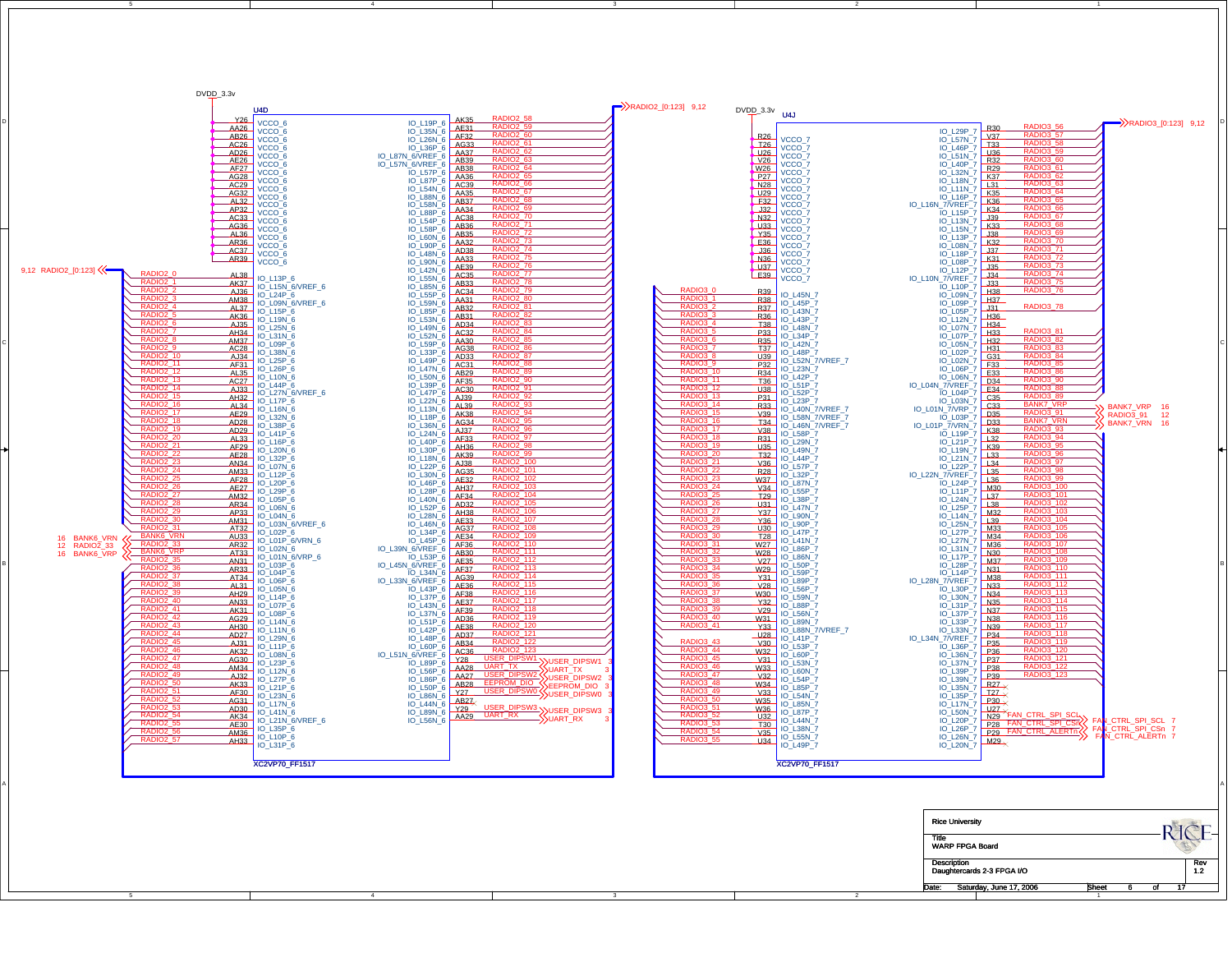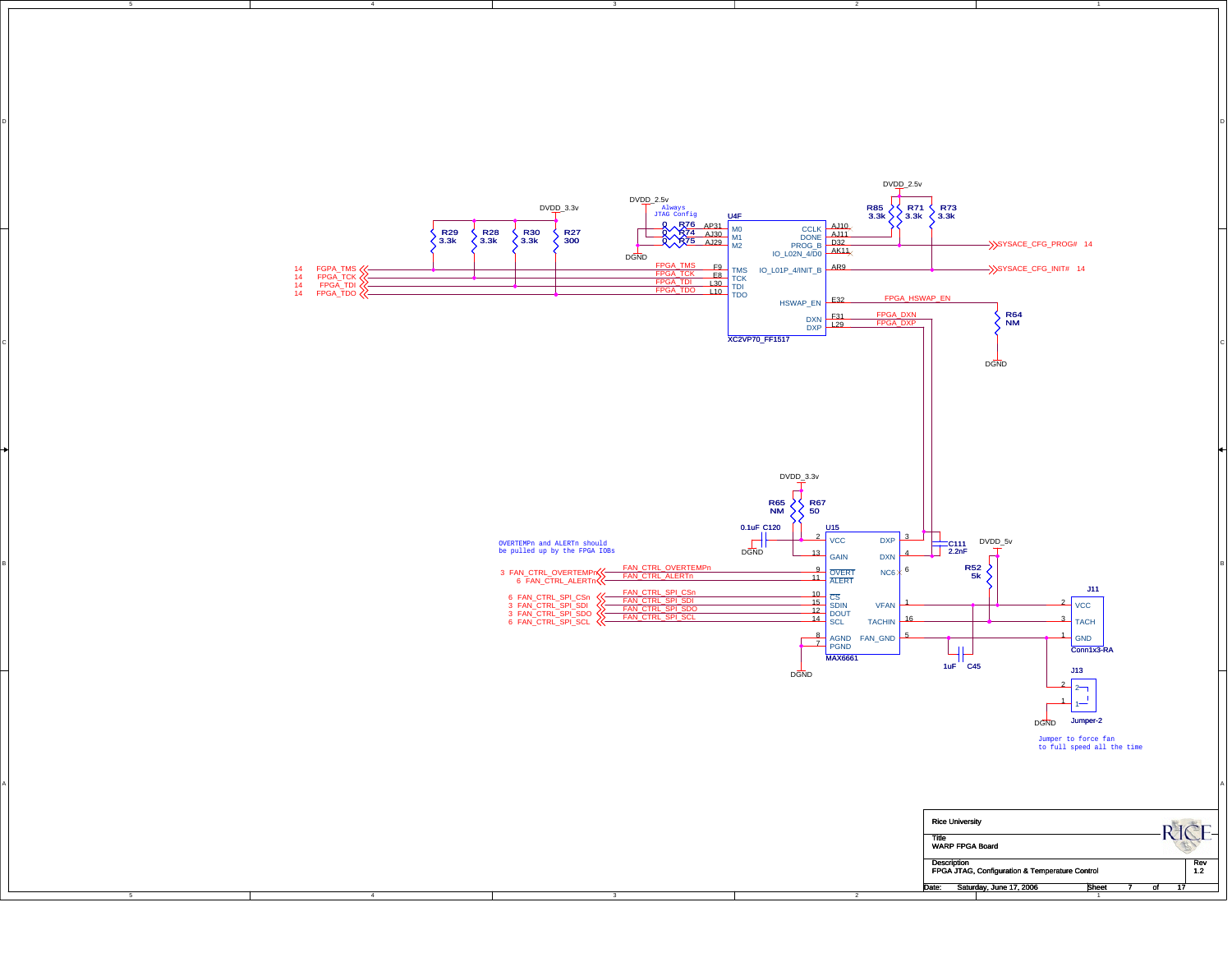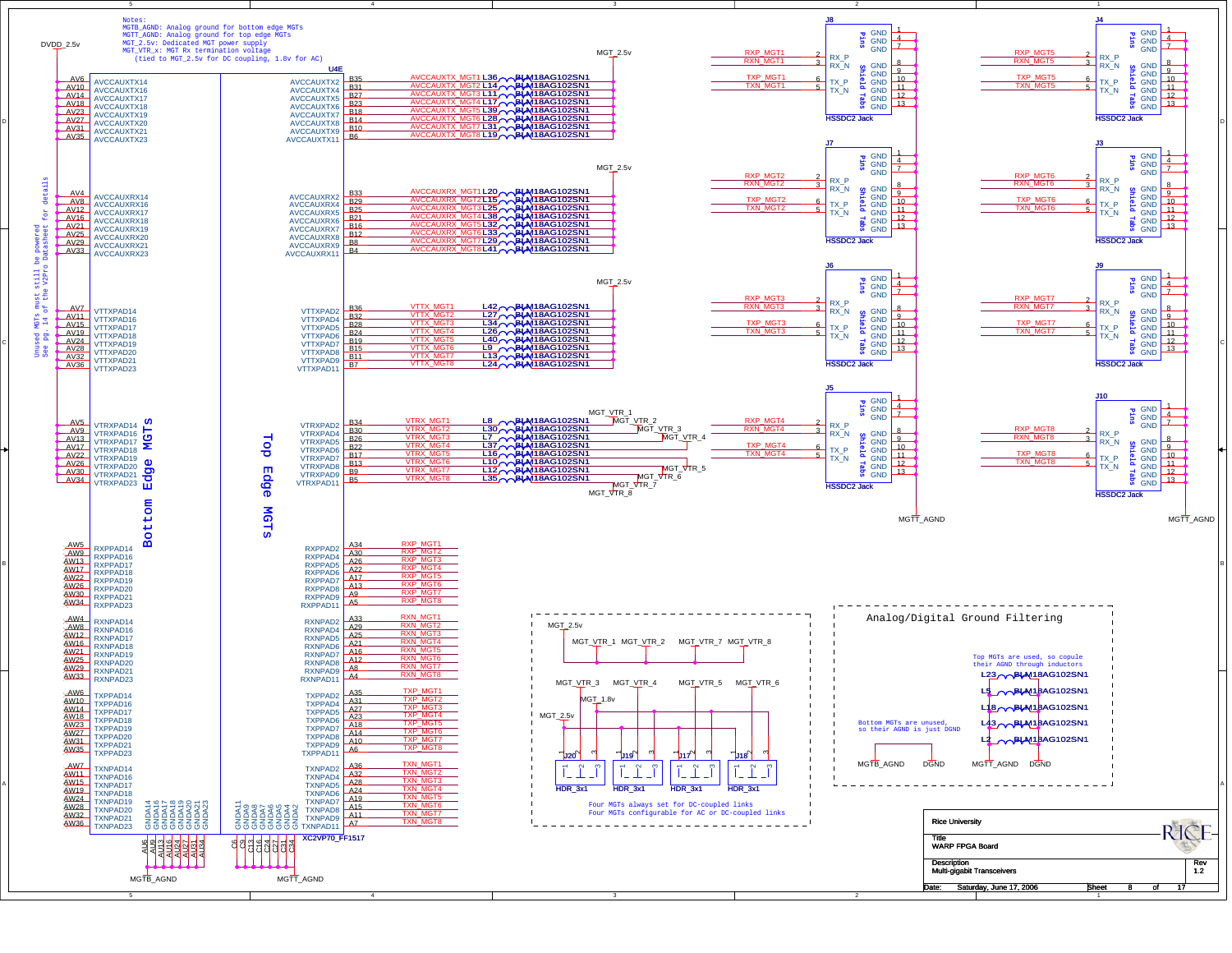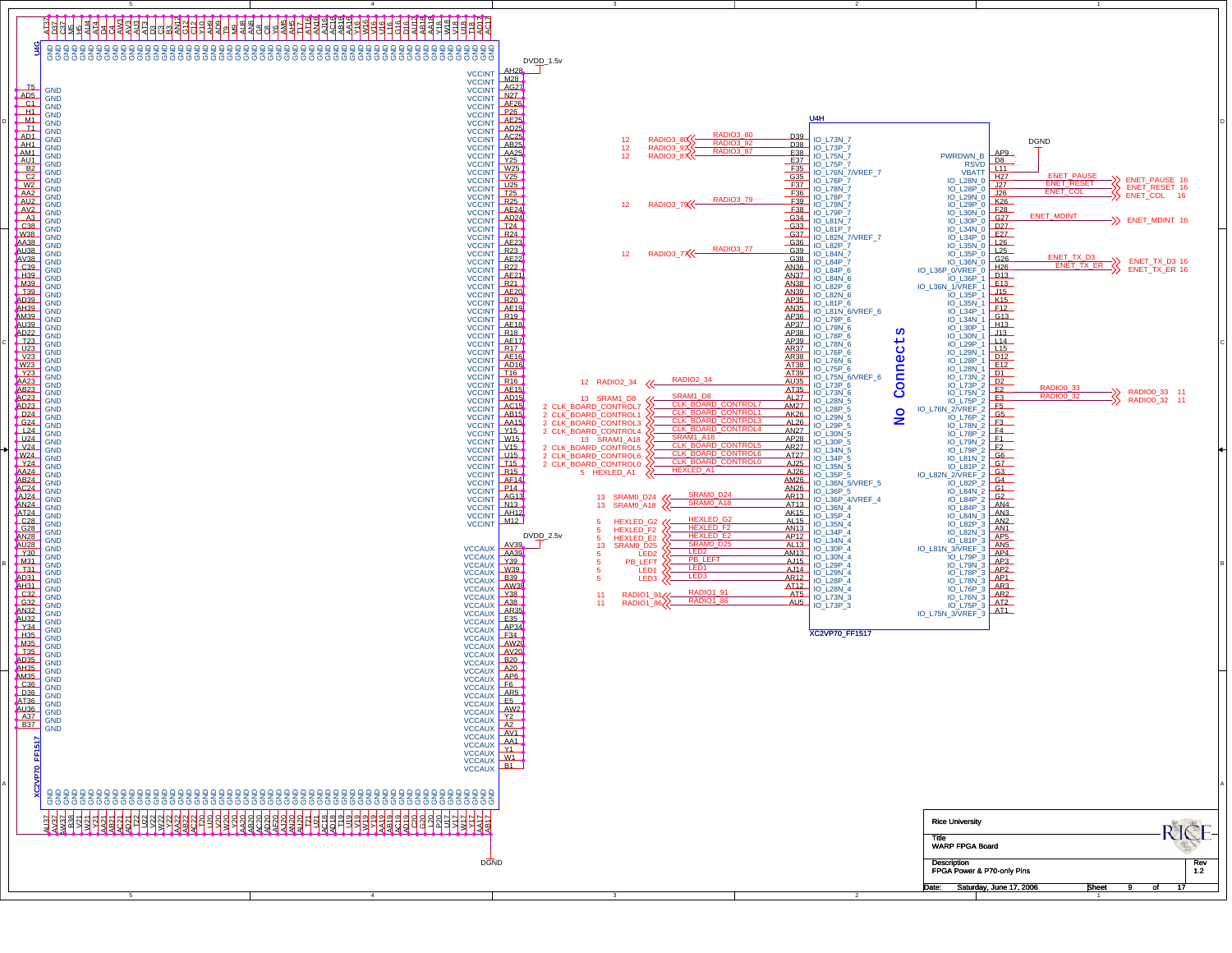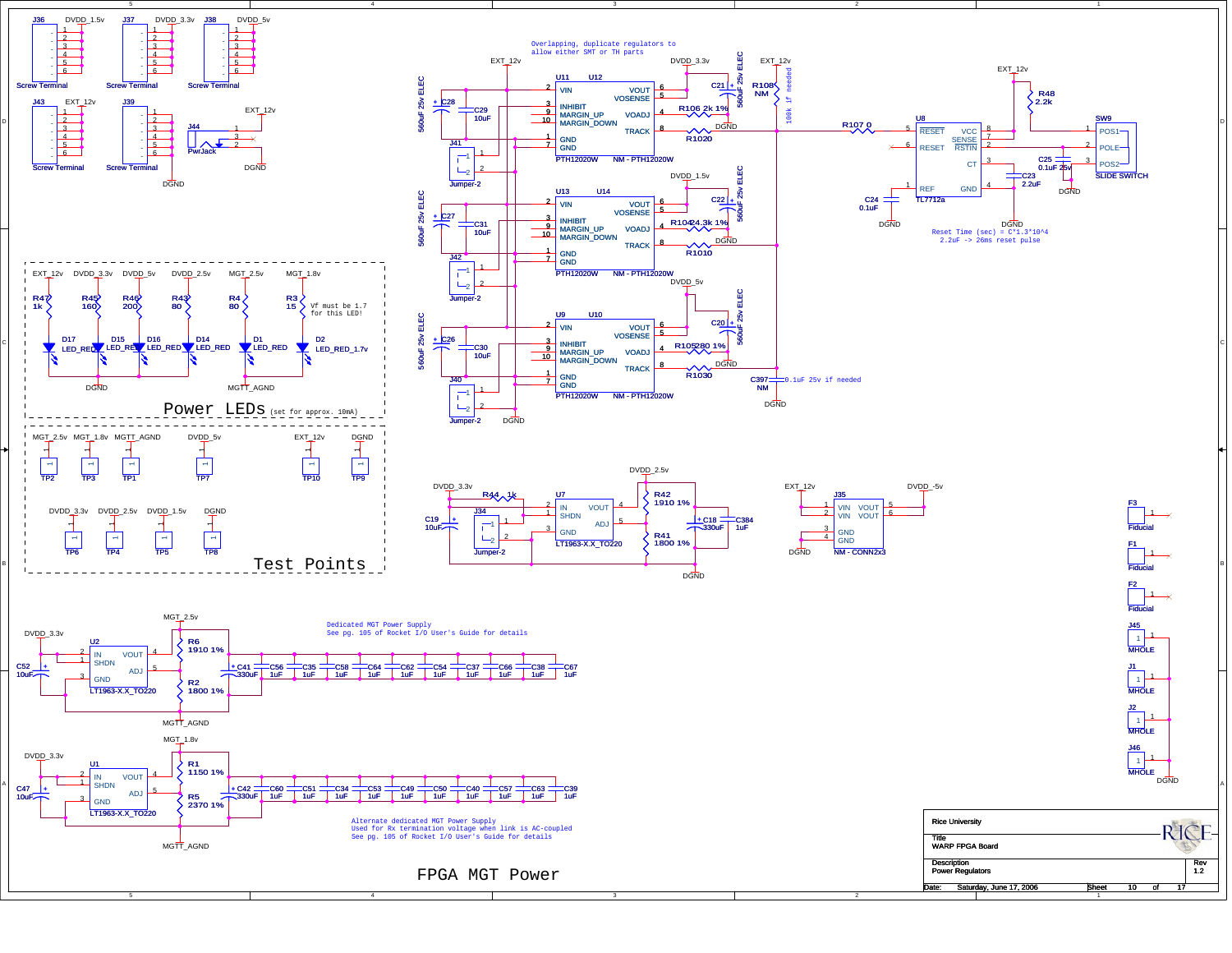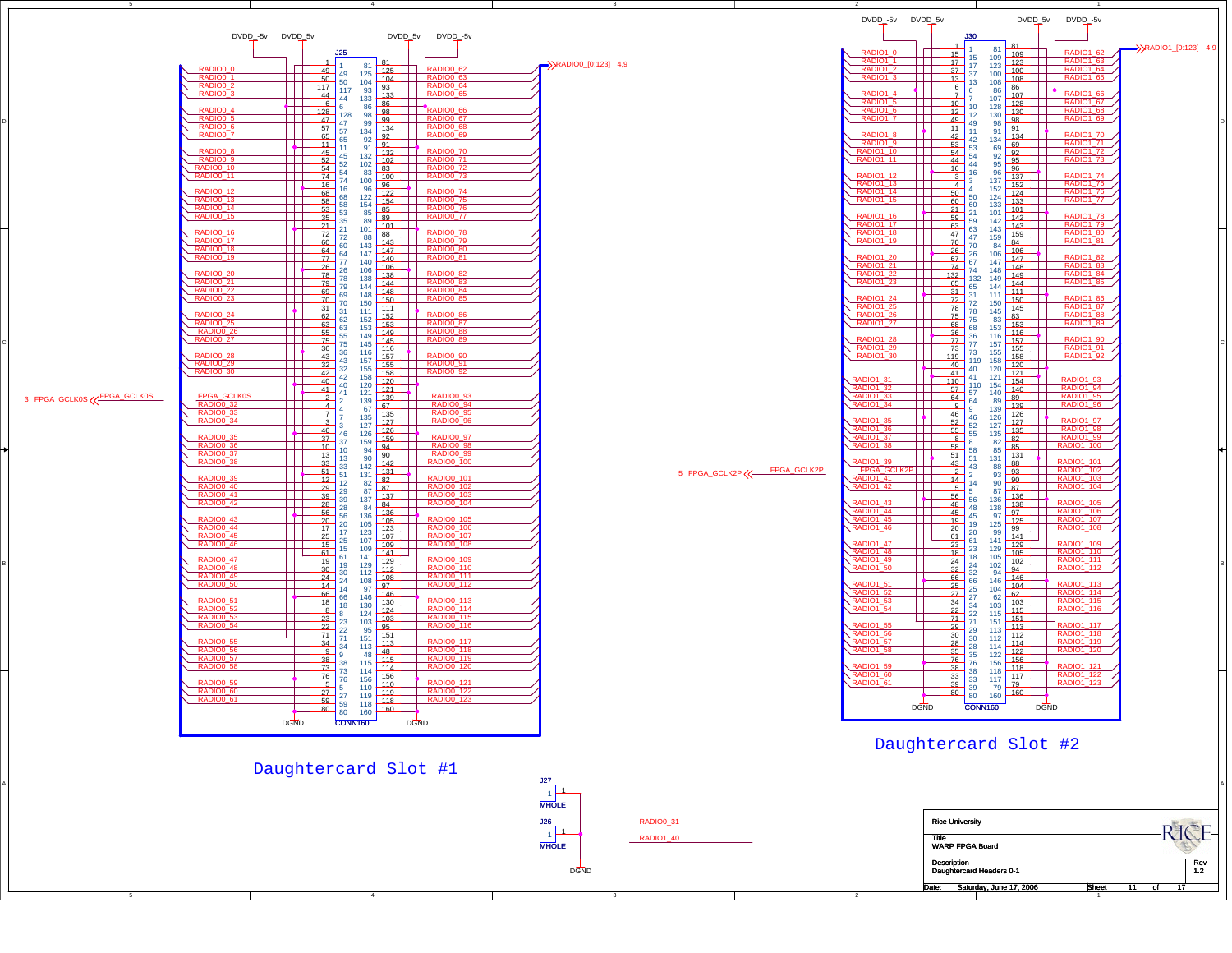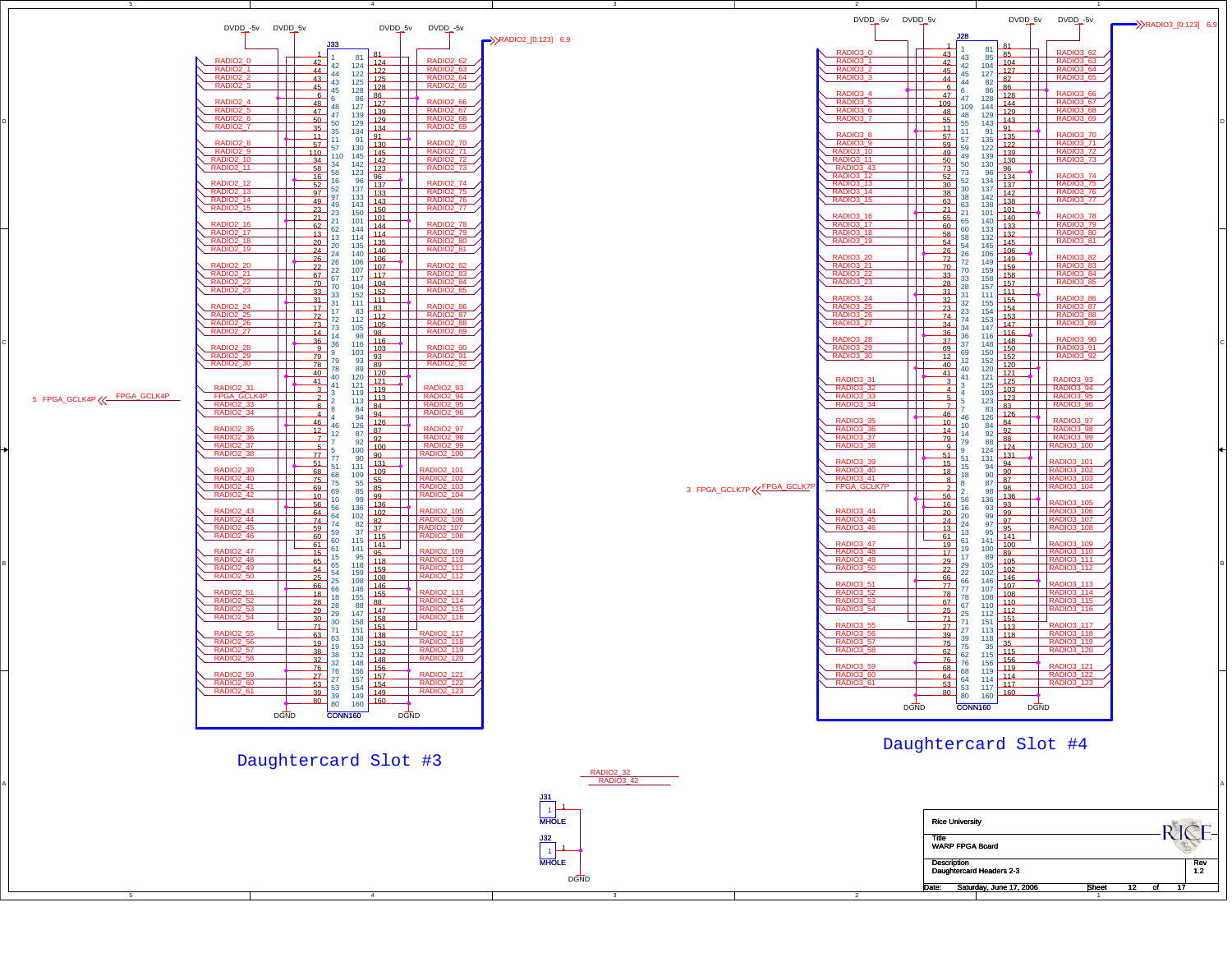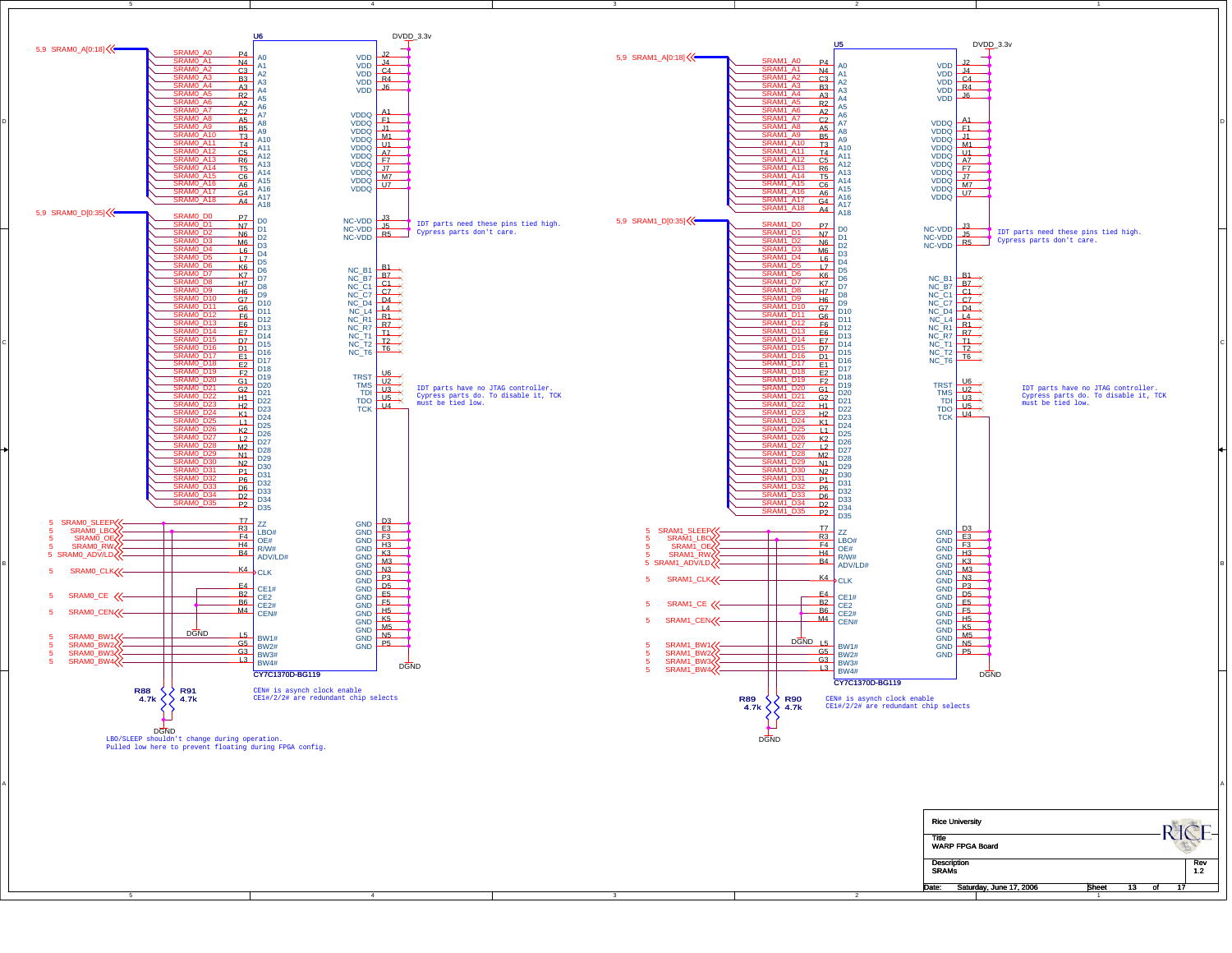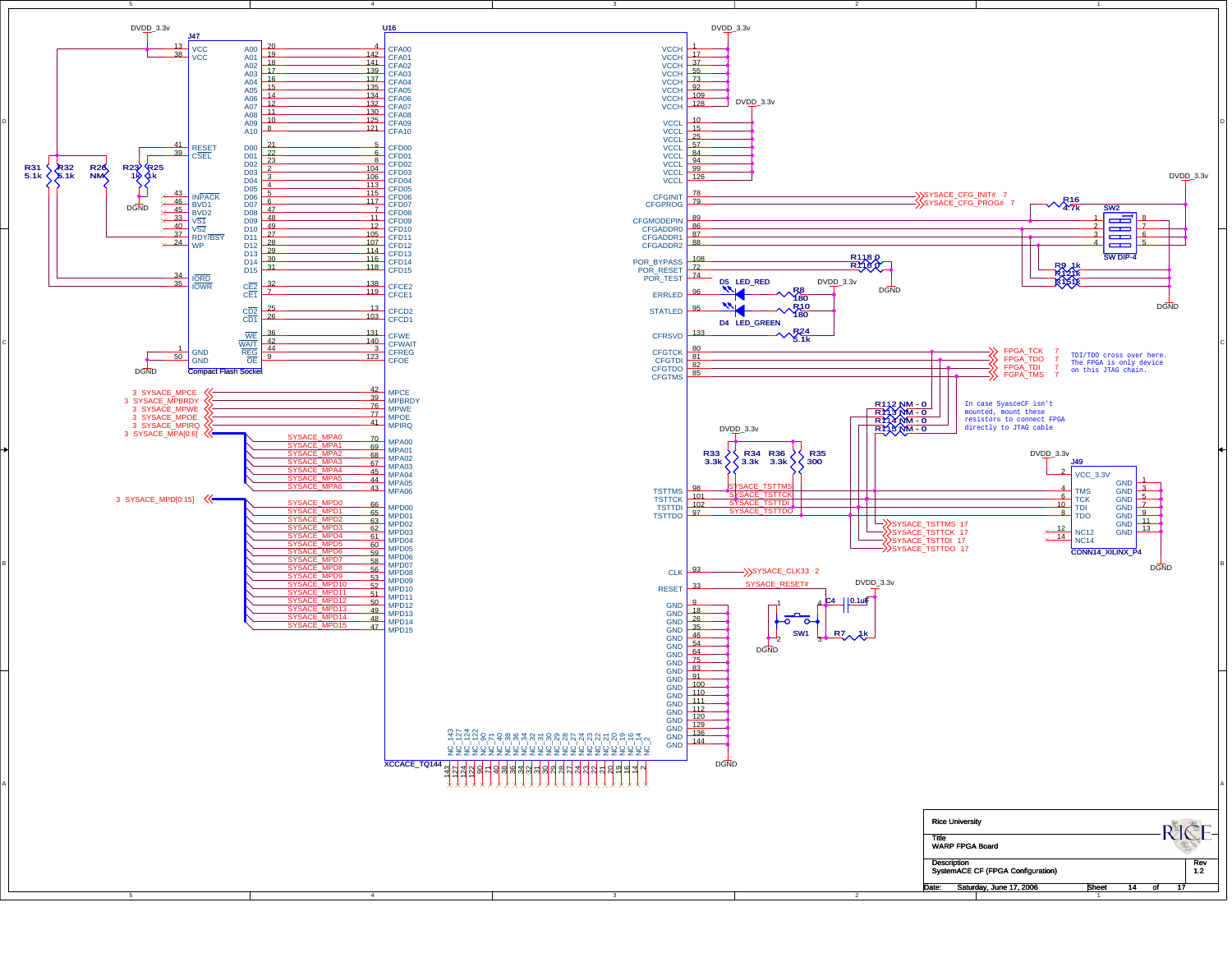